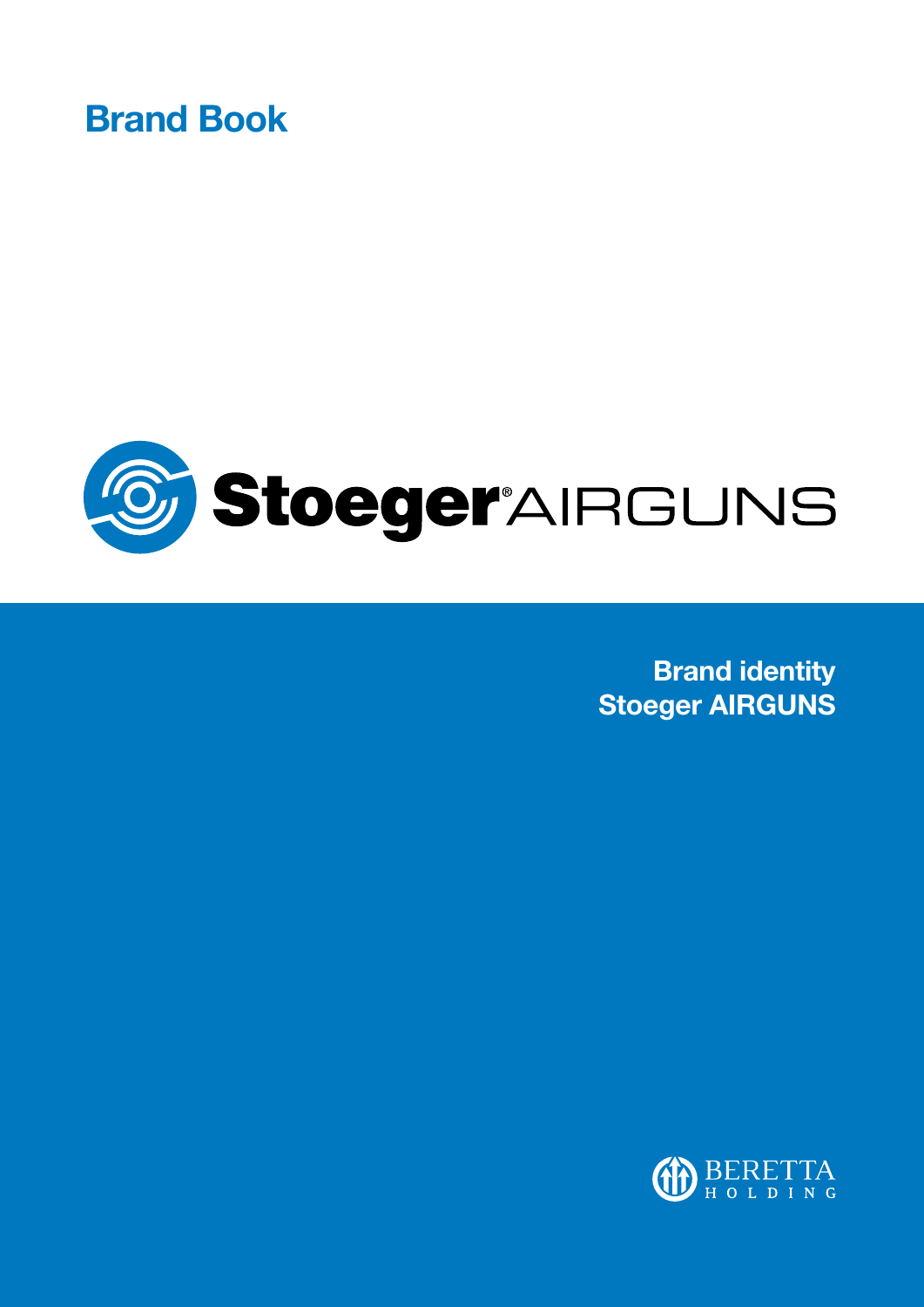

The Brand Book is a guide to a correct application of the trademark in its various forms and communication needs. It serves to lay the foundations on a level of corporate image, to keep consistency in brand identity, and improve brand awareness.

By sharing this manual we mean to facilitate all partners and whoever collaborates with us marketing the Stoeger AIRGUNS, informing on the correct use, forwarding the application graphics of the institutional brand.

The goal is to validate the sense of belonging to the Group, reinforcing both perception and authority of the brand on an international level in all related aspects of communication and promotion linked to the Stoeger AIRGUNS image.

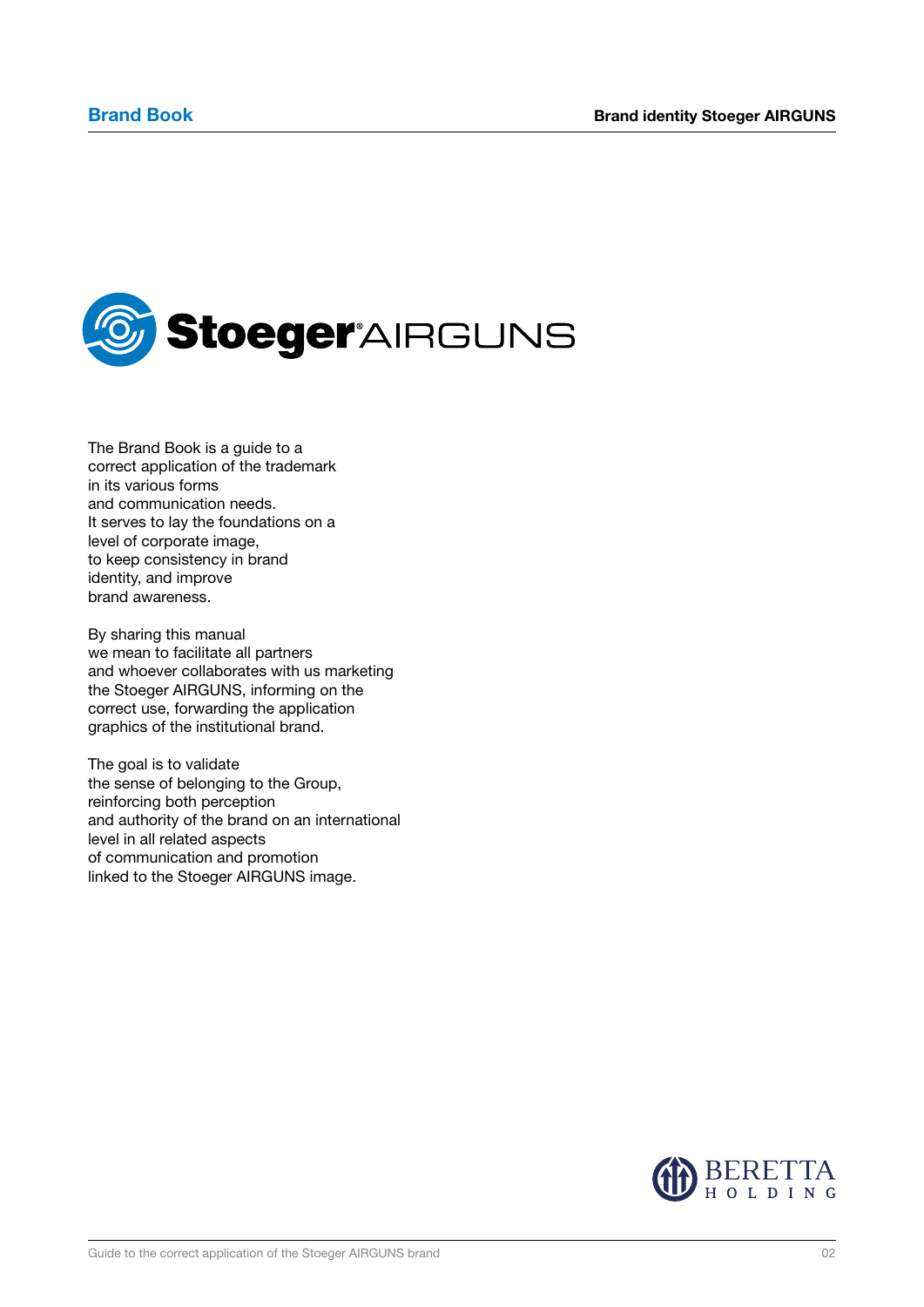Institutional fonts used for the brand Stoeger AIRGUNS.

Font Helvetica Neue LT Std 95 Black

# ABCDEFGHJIKLMNOPQRSTUVWXYZ abcdefghjilmnopqrstuvwyz 12345678910 &?!%(.,;:)

Font Microgramma D Medium Extended

# ABCDEFGHJIKLMNOPQRSTUVWXYZ abcdefghjilmnopqrstuvwxyz 12345678910 &?!%(.,;:)

Guide to the correct application of the Stoeger AIRGUNS brand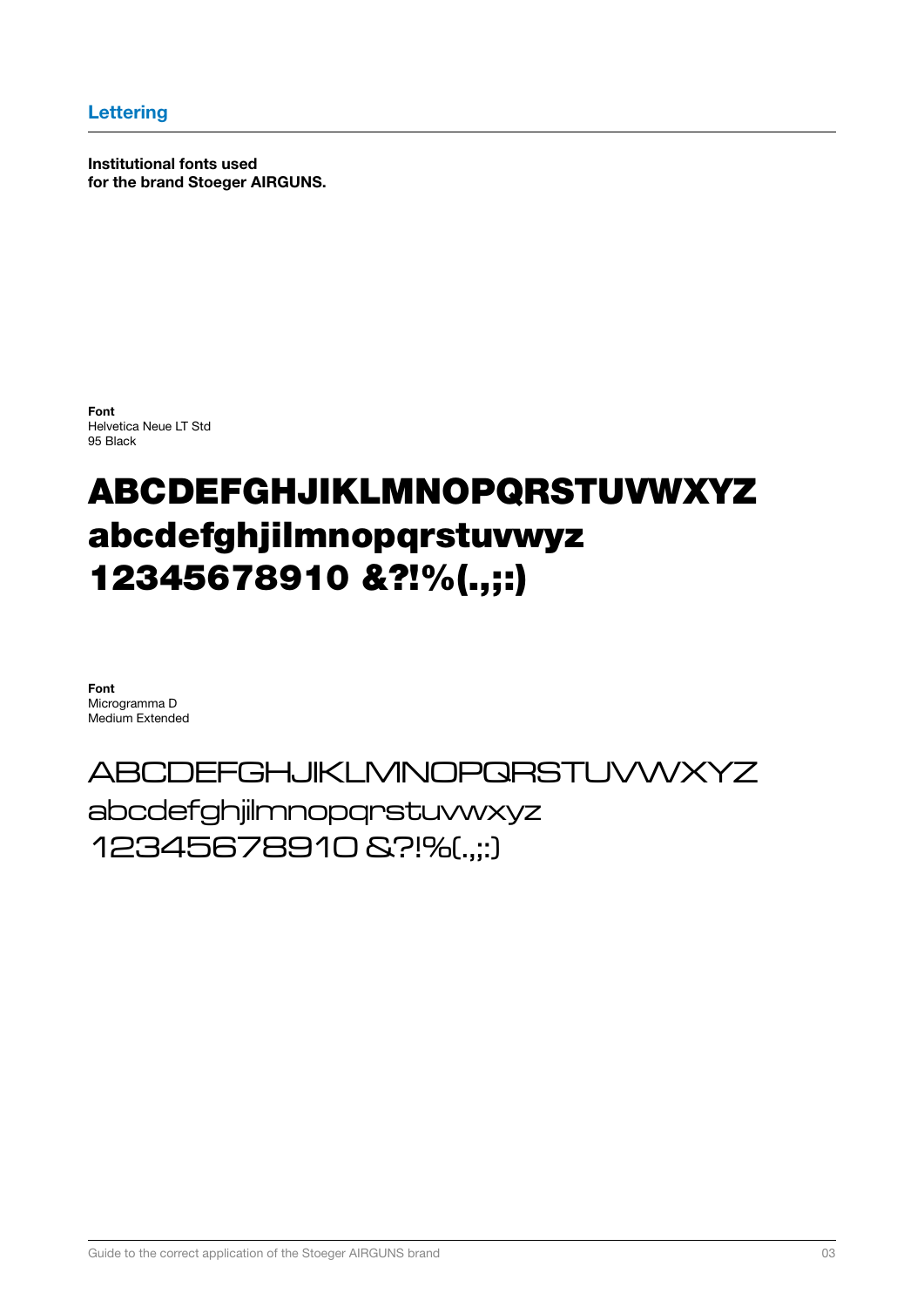Construction proportions of the lettering and brand structure.

Composition Position of the elements that make up the brand it is fixed and invariable.



100

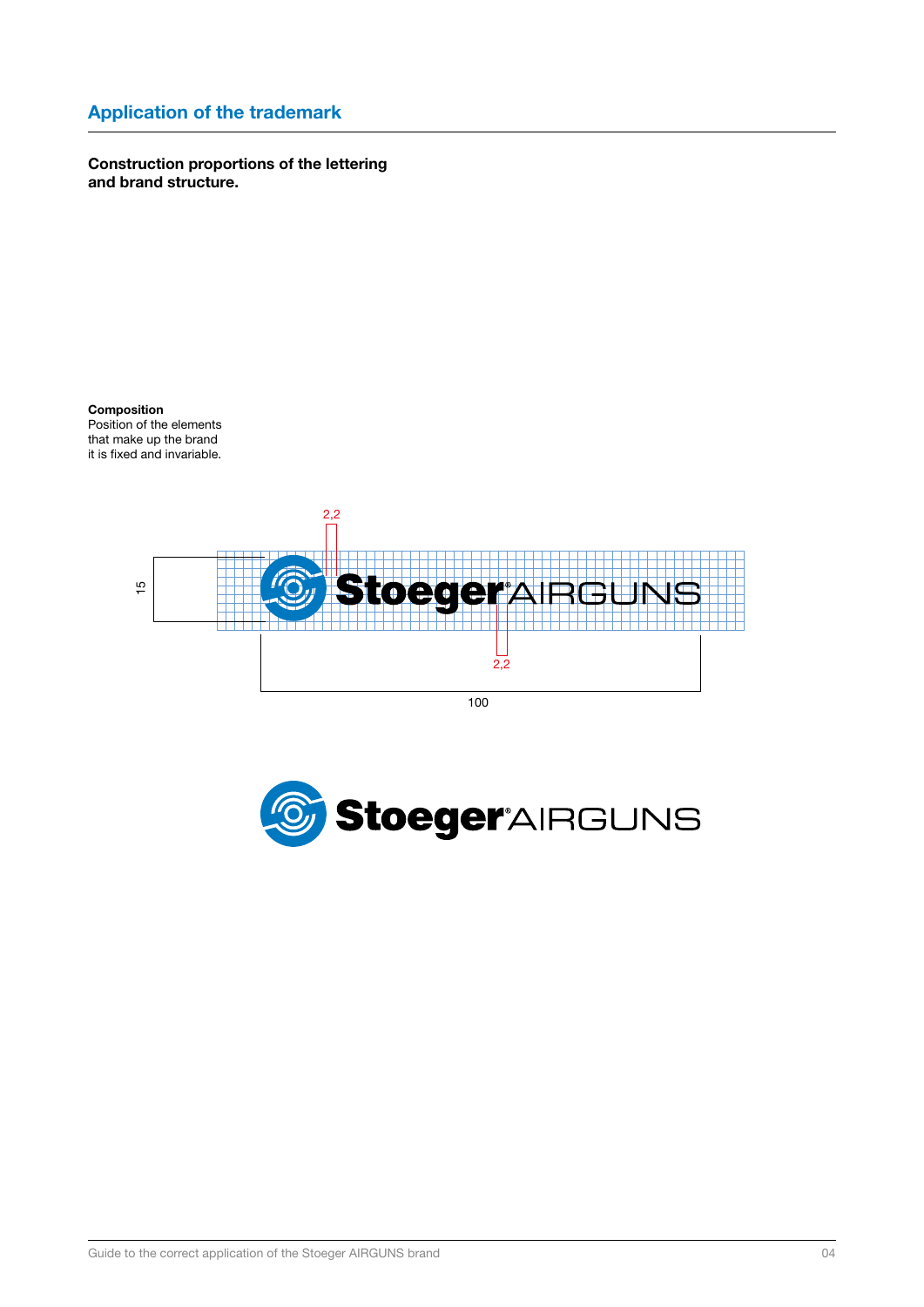Minimum margin, to be kept always free around the brand.

### Visualization

The red dashed line delimits the area to be left blank around the brand mark; applies to any application.



Typical cases Application with free margin around the brand as indicated.

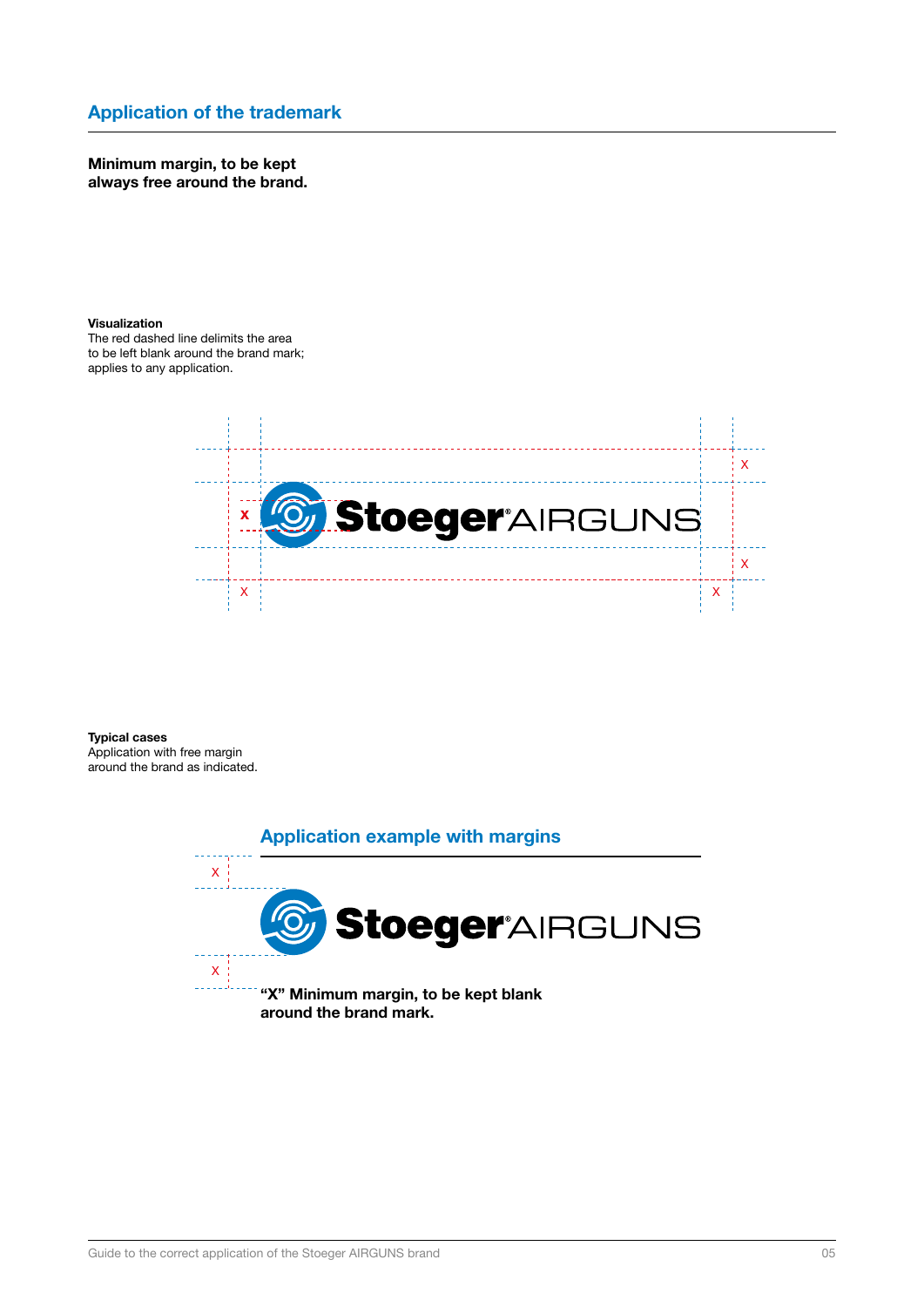# Brand Applications

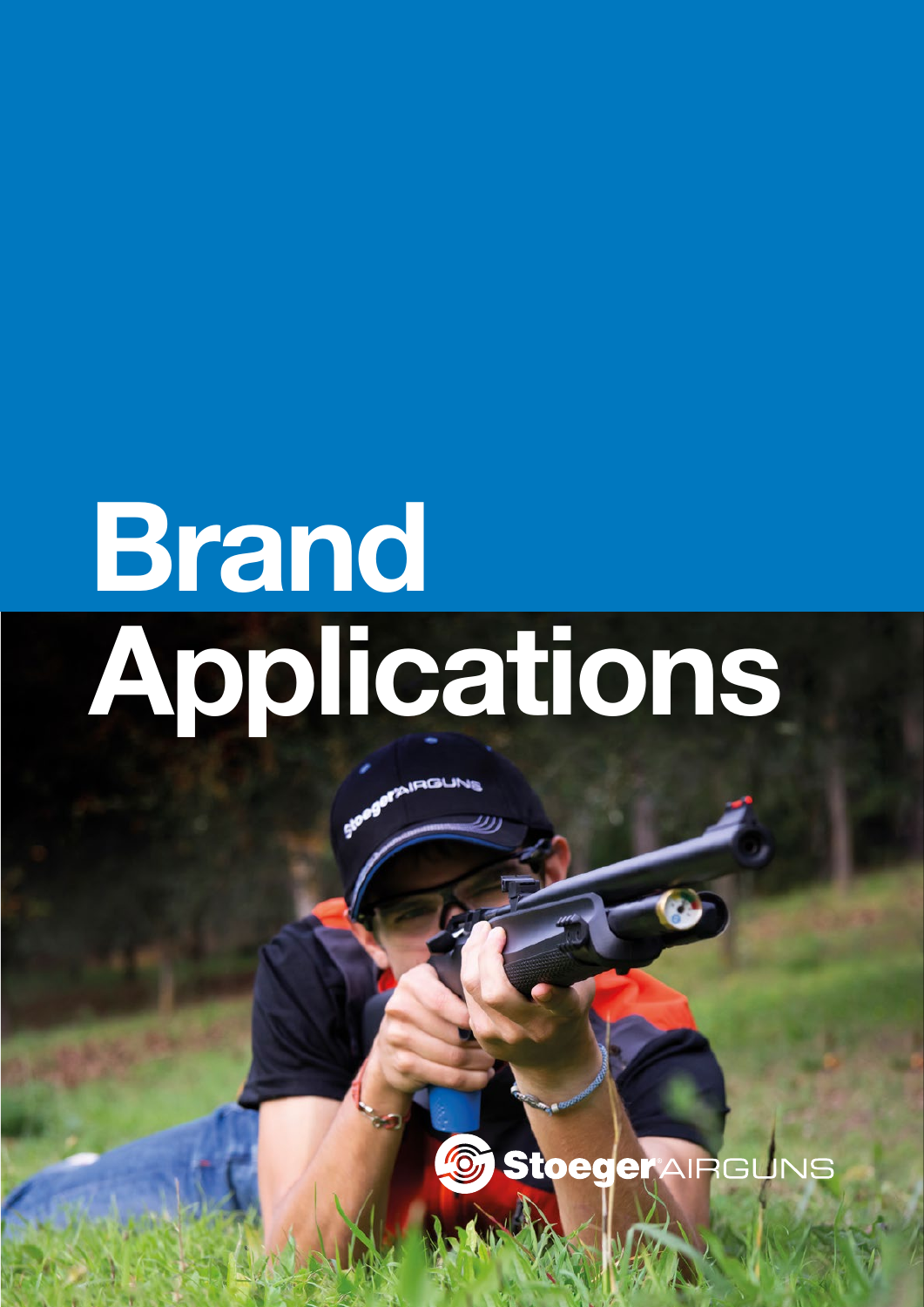Color branding application in negative and positive on a white, black or blue background.

Color branding application in positive on a white background.



Application of the trademark positive monochrome on a white background.

Color branding application negative version on black background.

Application of the trademark monochrome in negative on a blue background Stoeger AIRGUNS.

Application of the trademark monochrome in negative on black background.







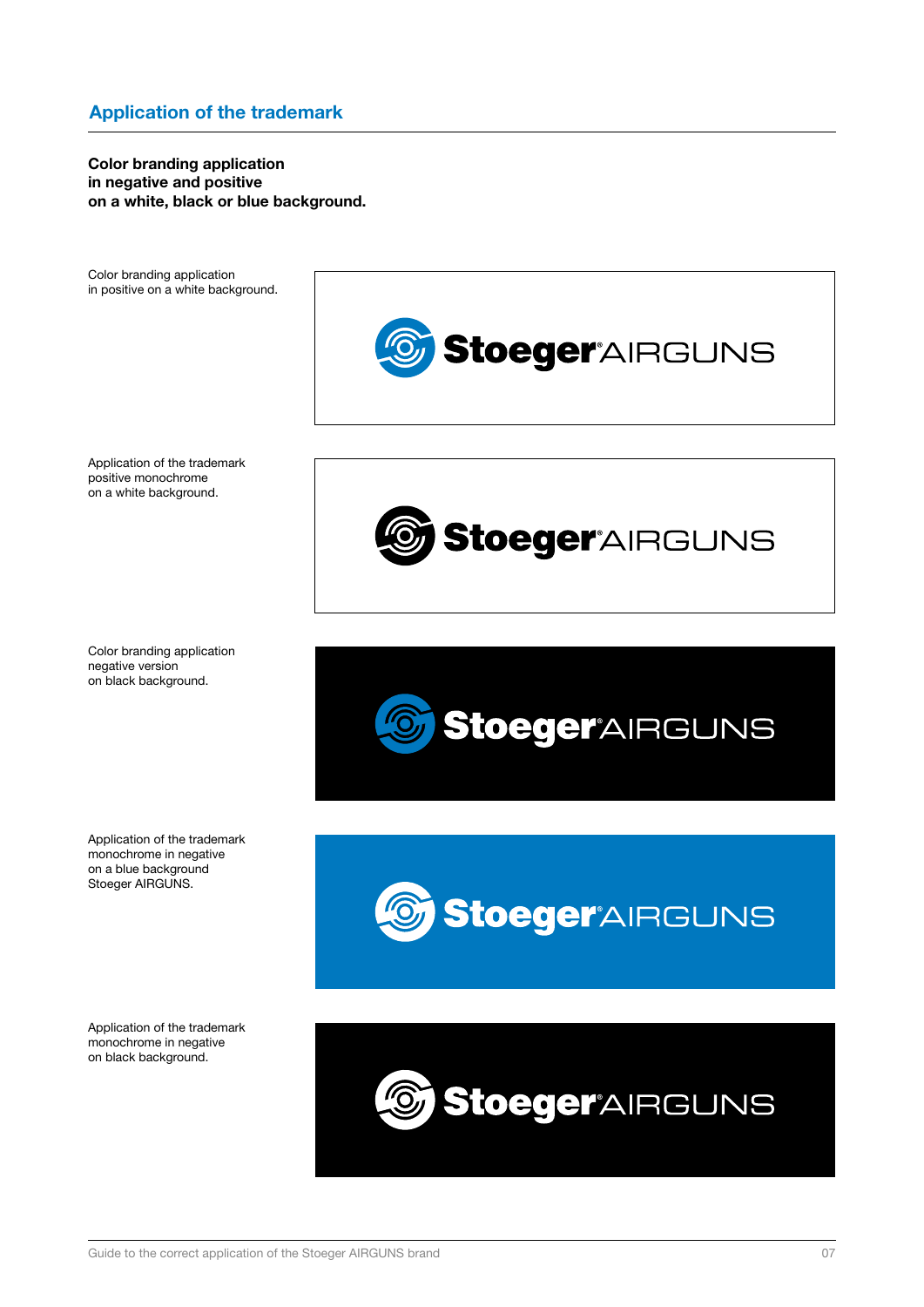### Application of the trademark on photographic backgrounds.

Application of the trademark in positive color on photographic backgrounds.

Allowed only on images with a light background that allow the correct chromatic display.



Application of the trademark in negative colors on photographic backgrounds.

Only allowed on images with a dark background that allow the correct chromatic display.



Application of the monochrome mark in negative on photographic backgrounds.

Only allowed on images with a background that allow correct readability.

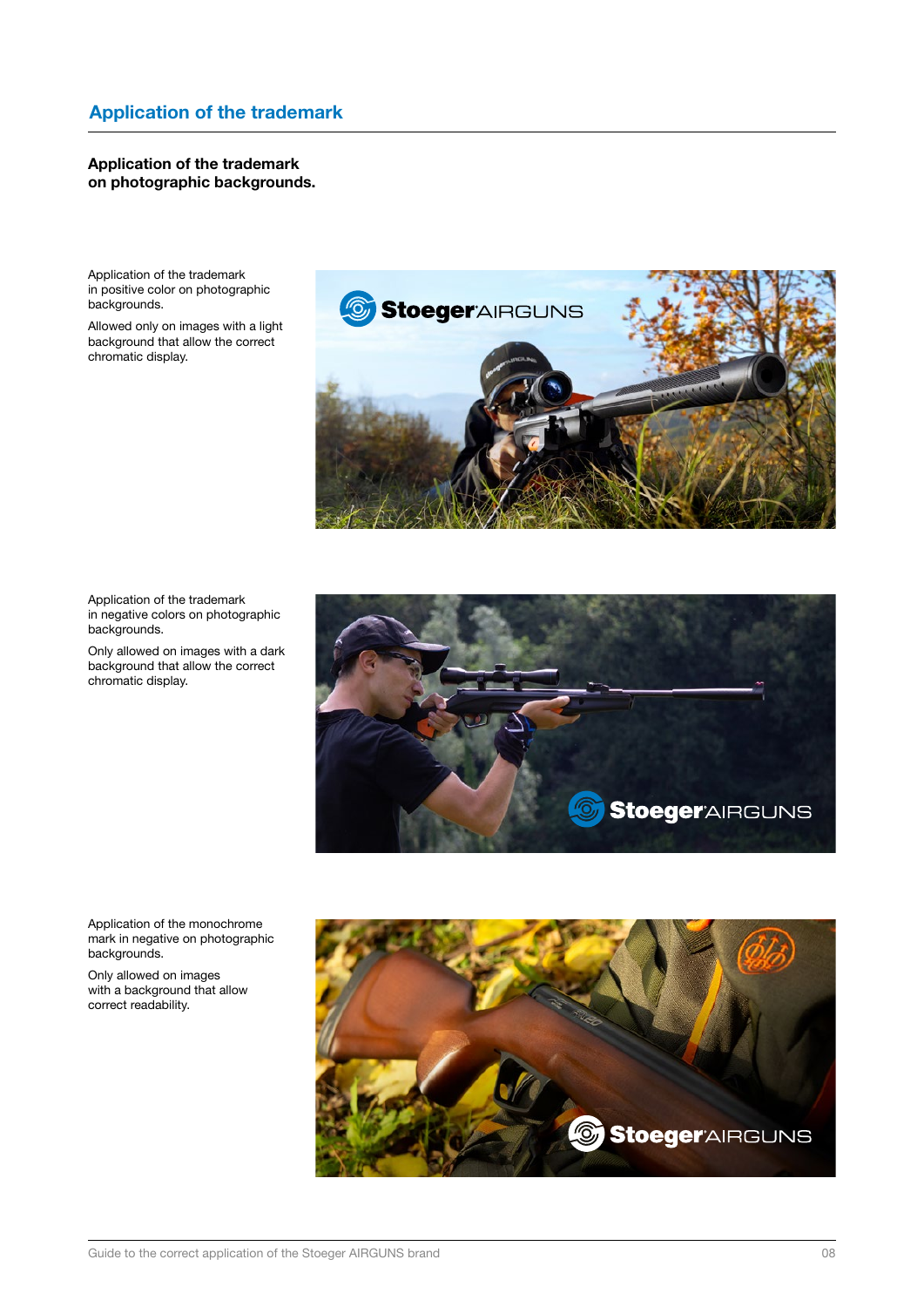Application, size and readability of the brand in positive color.

L. 100 mm. H. 15 mm.



L. 80 mm. H. 12 mm.



| L. 60 mm.  |  |
|------------|--|
| H. 0,9 mm. |  |



L. 40 mm. H. 0,6 mm.

StoegerAIRGUNS

Minimum size applicable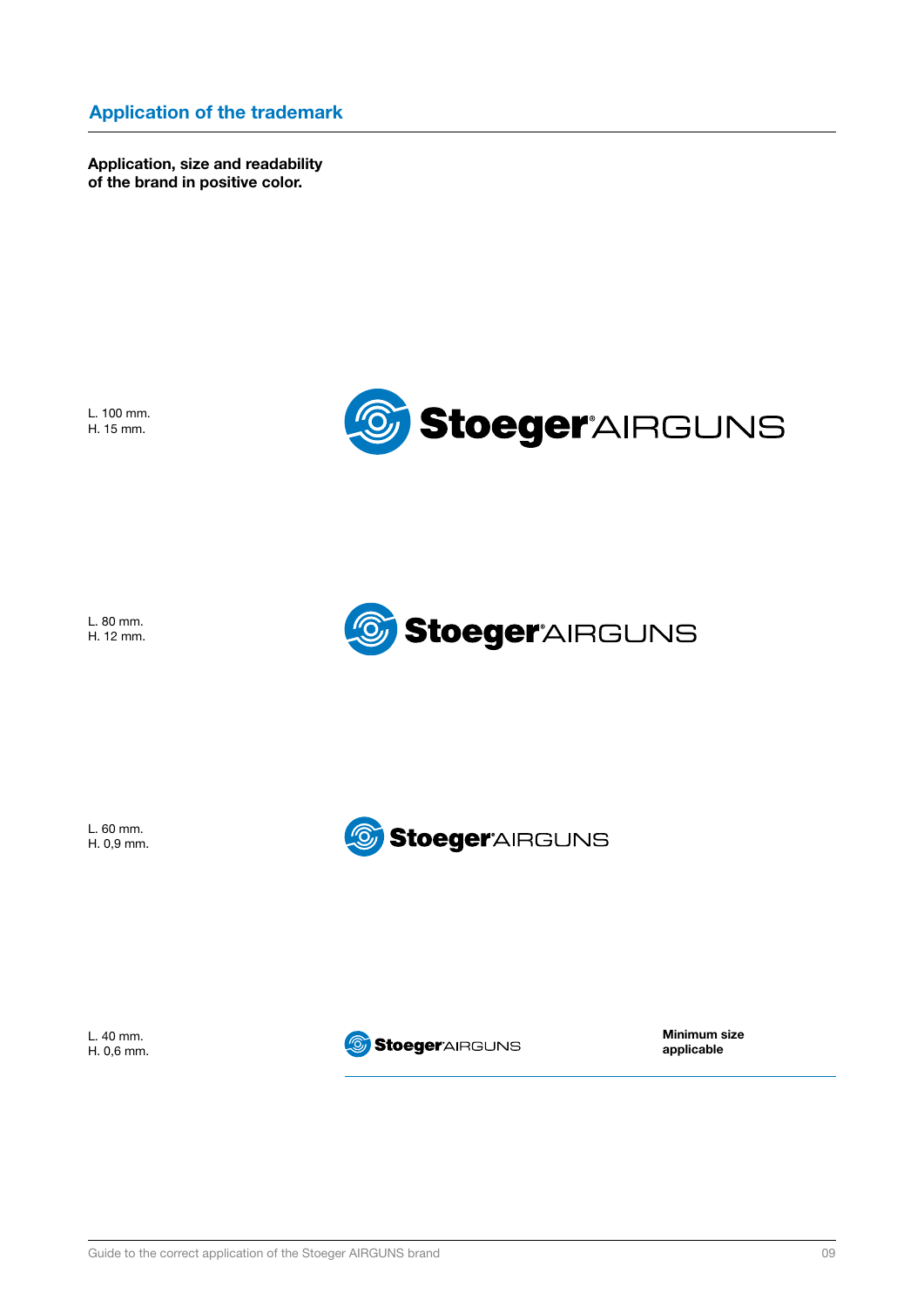Application, size and readability of the monochrome mark in positive.

L. 100 mm. H. 15 mm.



L. 80 mm. H. 12 mm.



L. 60 mm. H. 0,9 mm.



L. 40 mm. H. 0,6 mm.

StoegerAIRGUNS

Minimum size applicable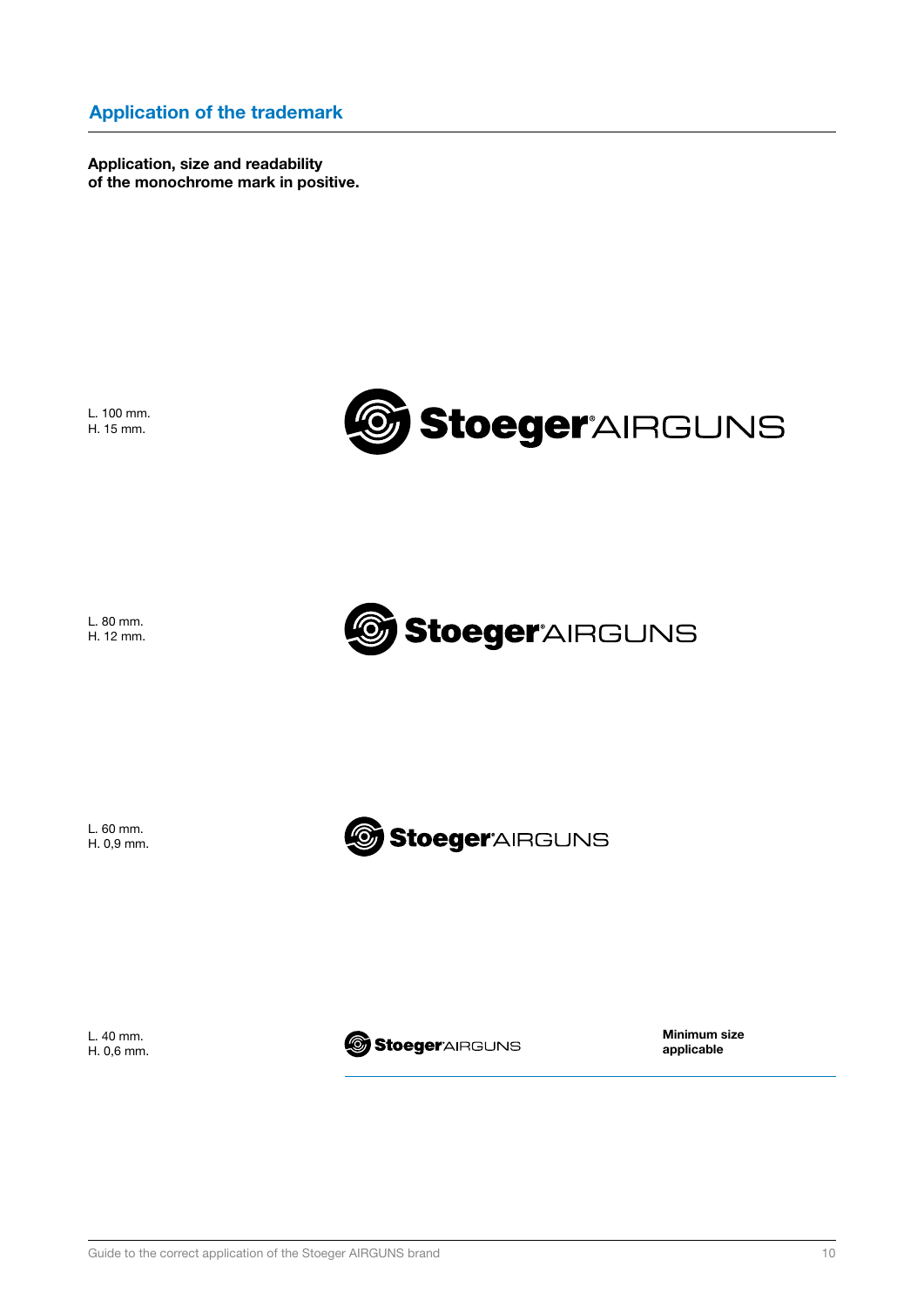Application, size and readability of the mark in color in negative on a black background.

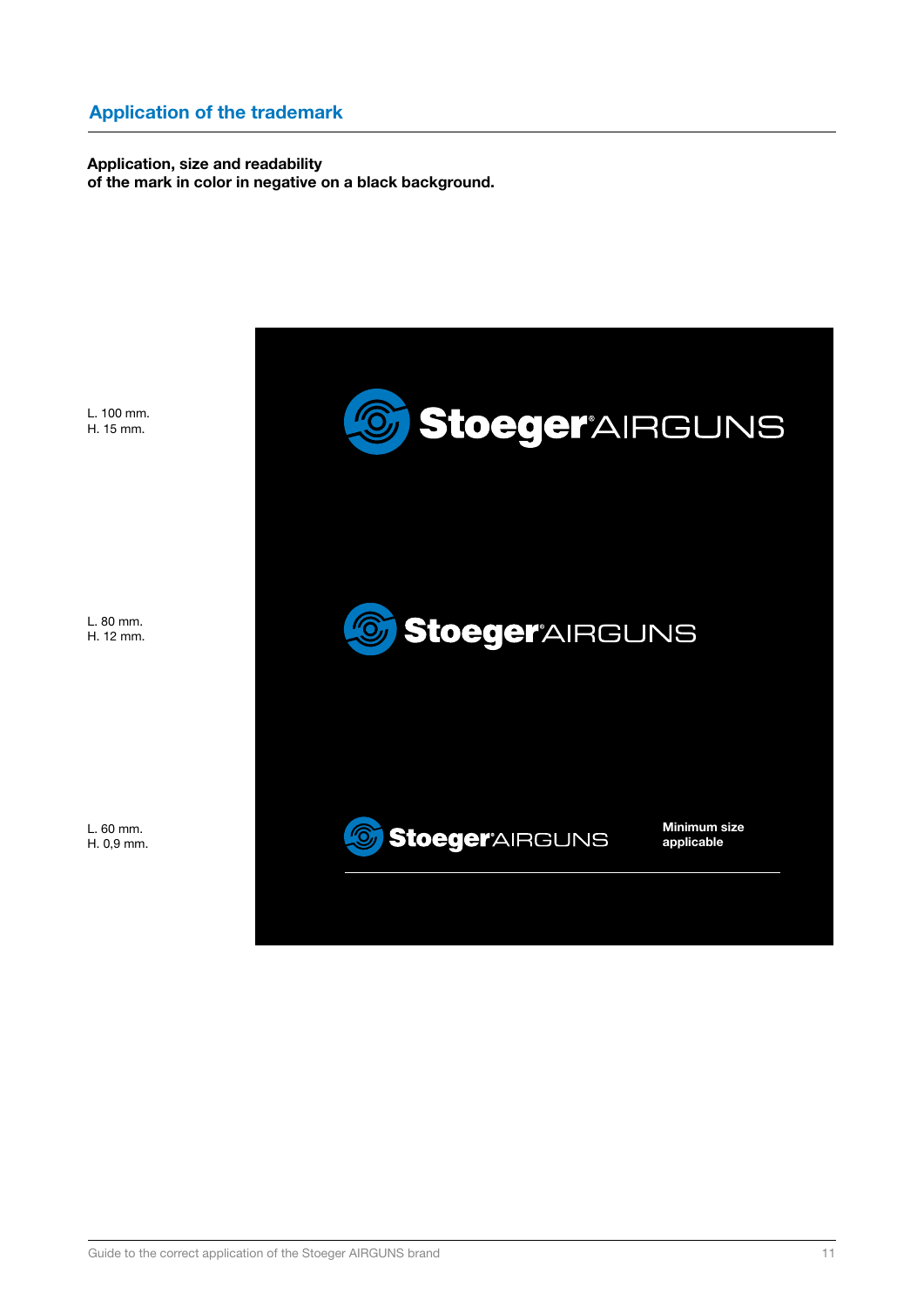Application, size and readability of the monochrome mark in negative on black background.

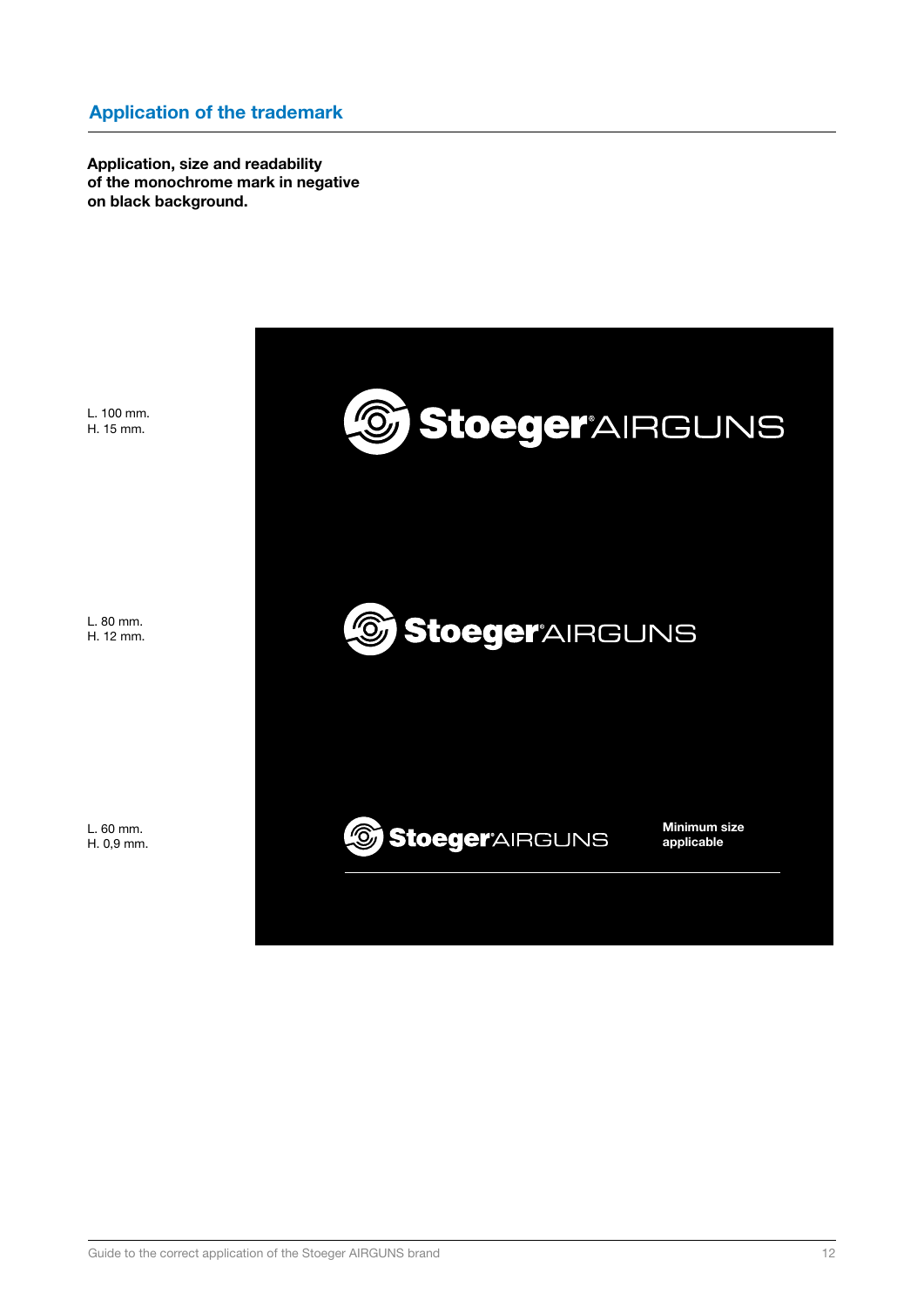Application, size and readability of the monochrome mark in negative on blue background.

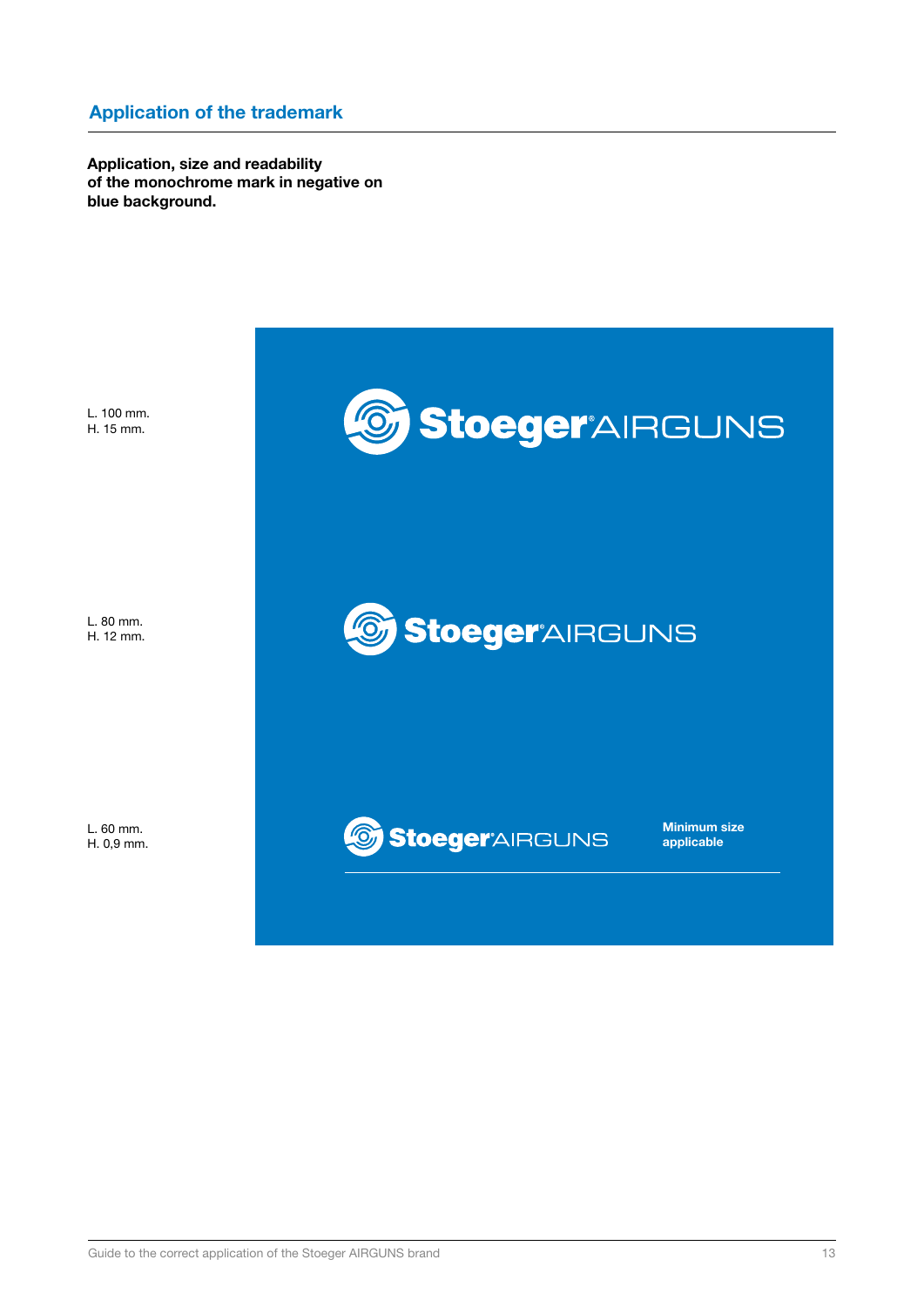### Correct application of the monochrome mark positive or negative, on a neutral gray background.

Positive application up to 40% shade.



Black 70% Black 80%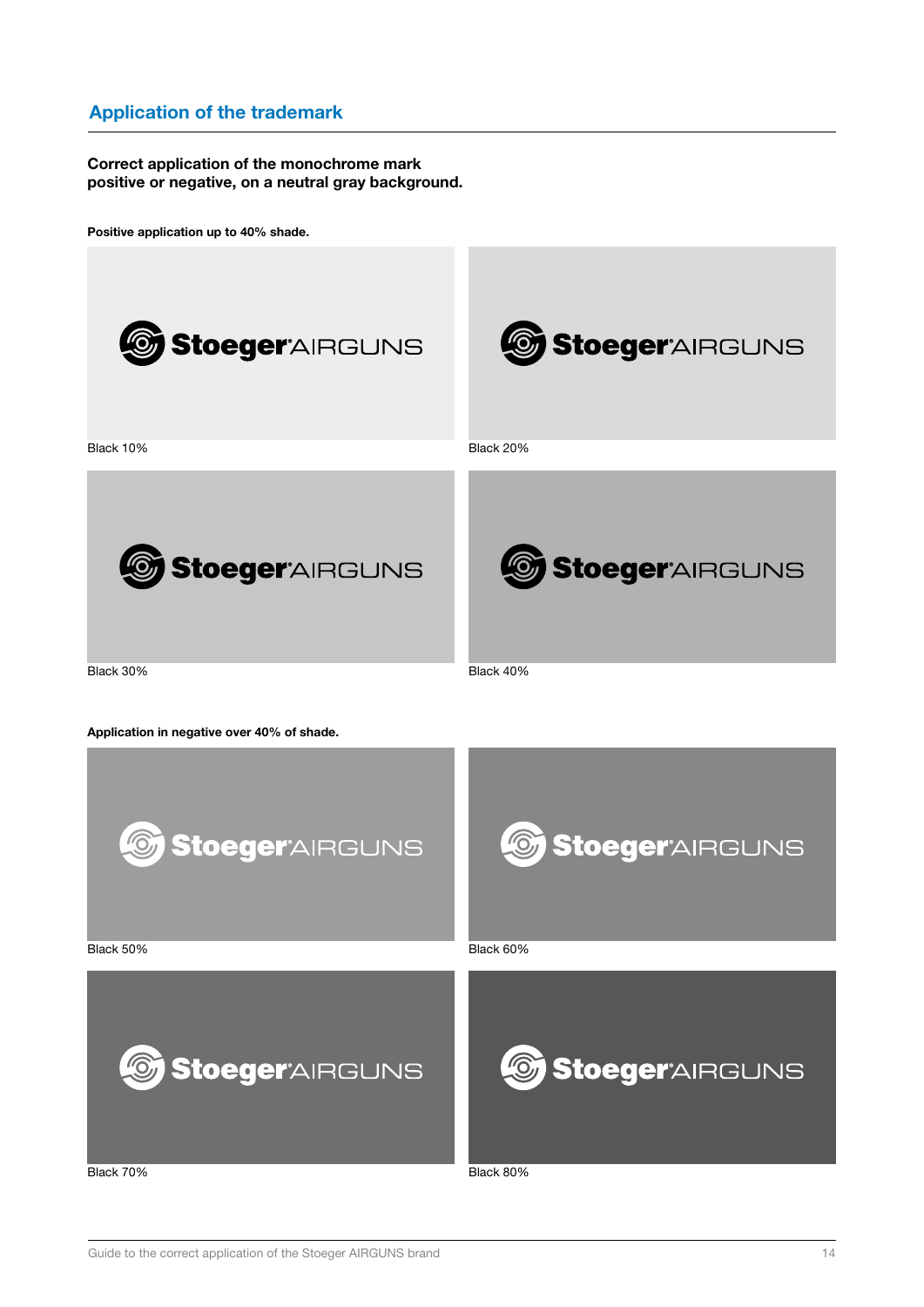# Brand Colors

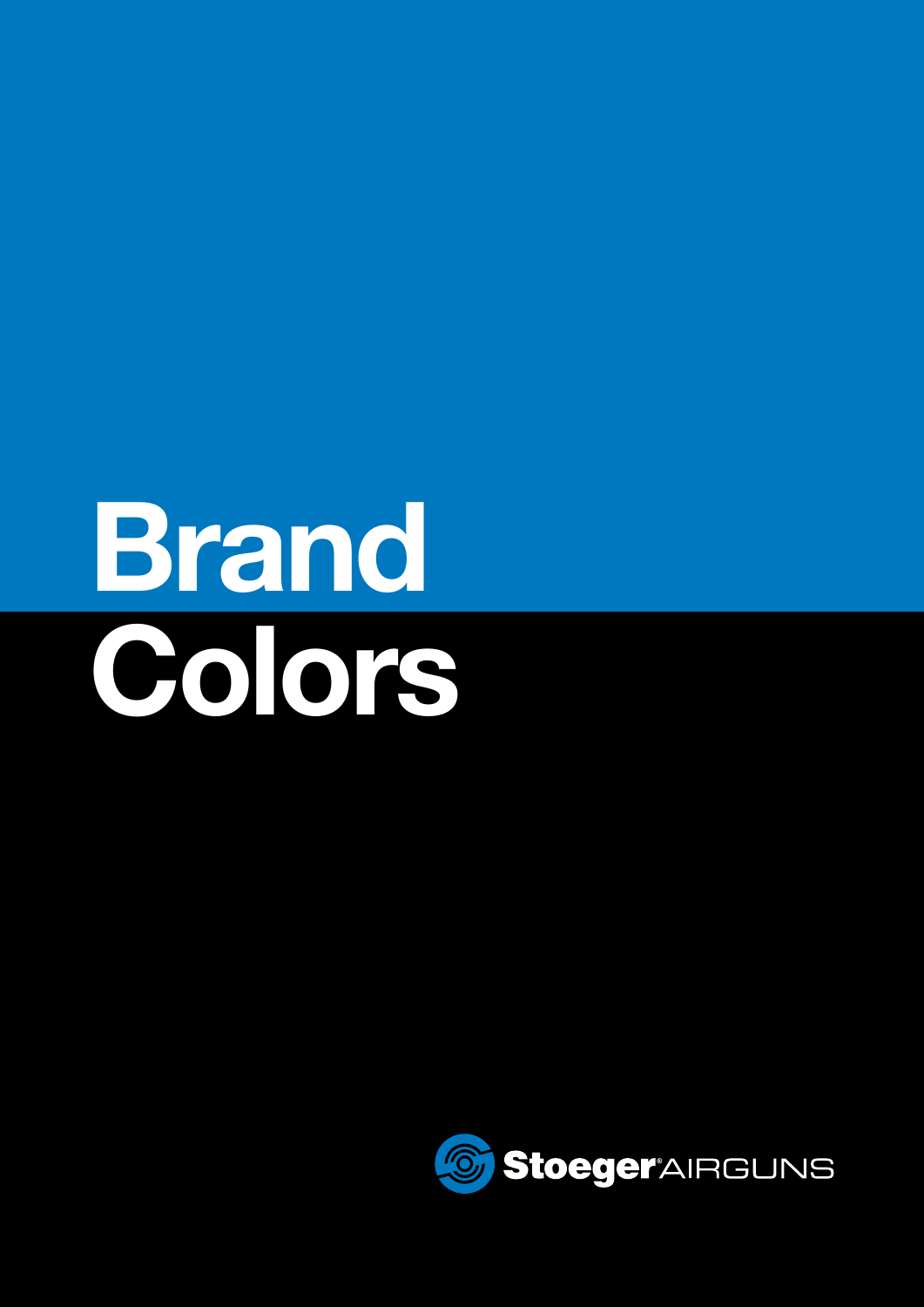| <b>BLUE</b> | <b>PANTONE</b> | <b>FOUR-COLOR PRINTING</b> | <b>RGB</b> | <b>WEB</b> | <b>RAL</b>      |
|-------------|----------------|----------------------------|------------|------------|-----------------|
|             | 285 C          | C.89                       | R. 0       | #0078bf    | <b>Blue Sky</b> |
|             | 285 U          | M. 43                      | G. 120     |            |                 |
|             |                | Y. 0                       | B. 191     |            |                 |
|             |                | K. 0                       |            |            |                 |

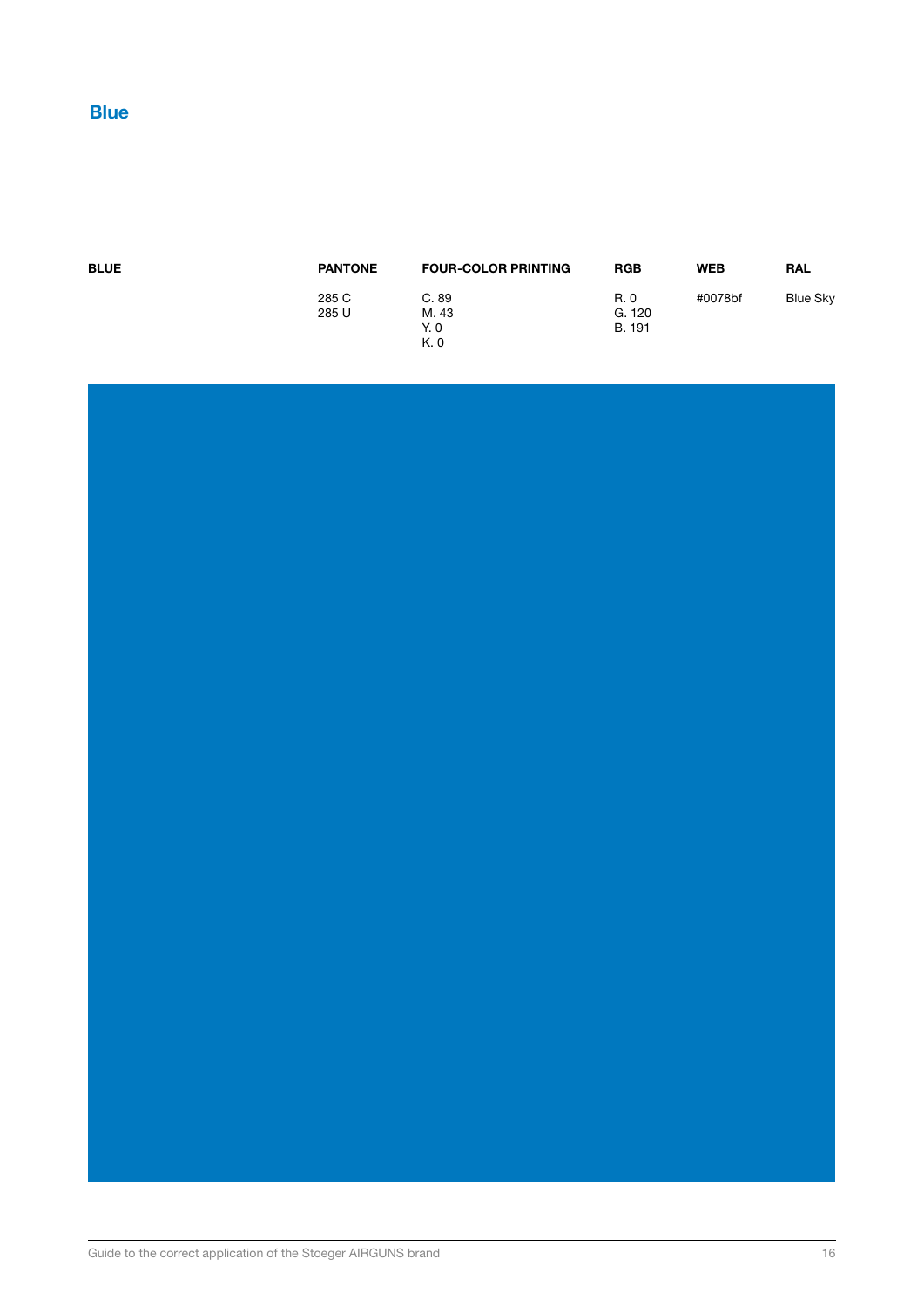### Institutional colors in the different chromatic variations.

| <b>BLACK</b> | <b>PANTONE</b> | <b>FOUR-COLOR PRINTING</b> | <b>RGB</b> | <b>WEB</b> | <b>RAL</b>   |
|--------------|----------------|----------------------------|------------|------------|--------------|
|              | Process        | C.0                        | R. 0       | #000000    | <b>Black</b> |
|              | <b>Black</b>   | M. 0                       | G.0        |            | Deep         |
|              |                | Y. 0                       | <b>B.0</b> |            |              |
|              |                | K. 100                     |            |            |              |

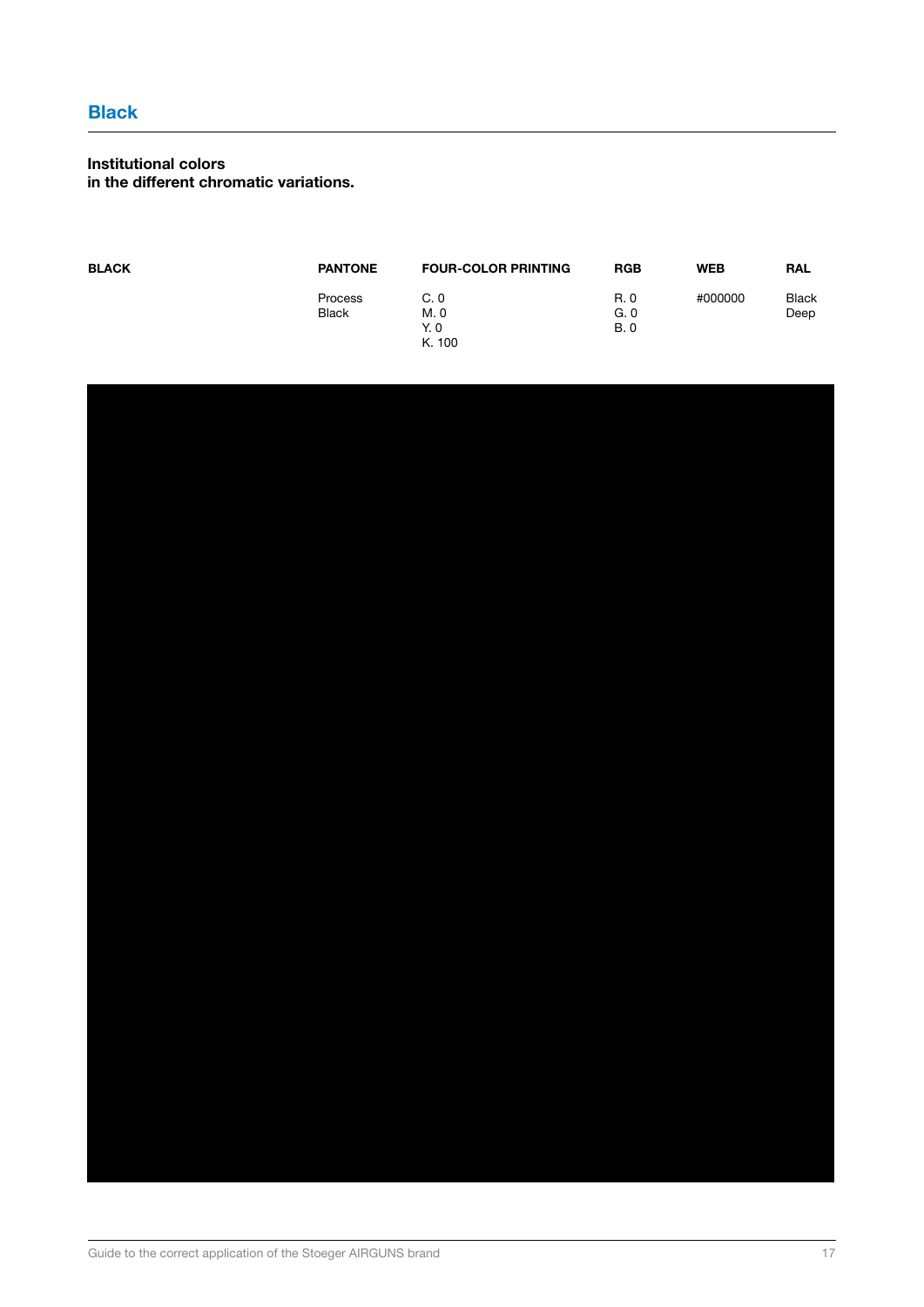# Misuse of the trademark

Examples and typical cases of misuse of the trademark. The examples shown are by way of example. Any variants not shown are to be considered equally application misuse.

### Colors

Is not allowed the application of monochrome brand mark in positive with colors other than black, as indicated in this manual.









**Distortions** It is not allowed to deform the brand in any way.



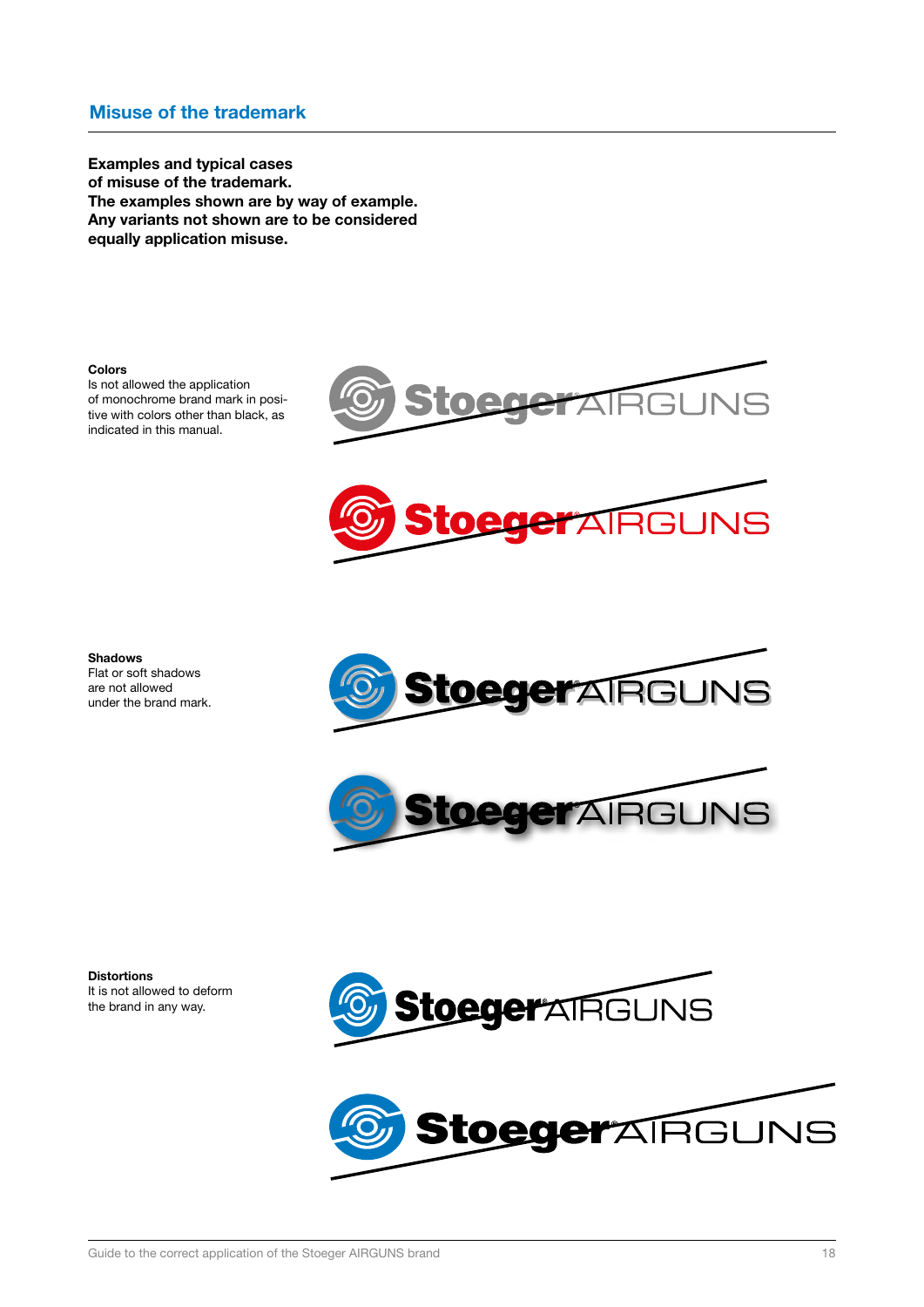# Misuse of the trademark

Examples and typical cases of incorrect use of the trademark on colored backgrounds. The examples shown are by way of example. Any variants not shown are to be considered equally application misuse.

It is not allowed to apply the color mark in positive on colored backgrounds other than those indicated in this manual.

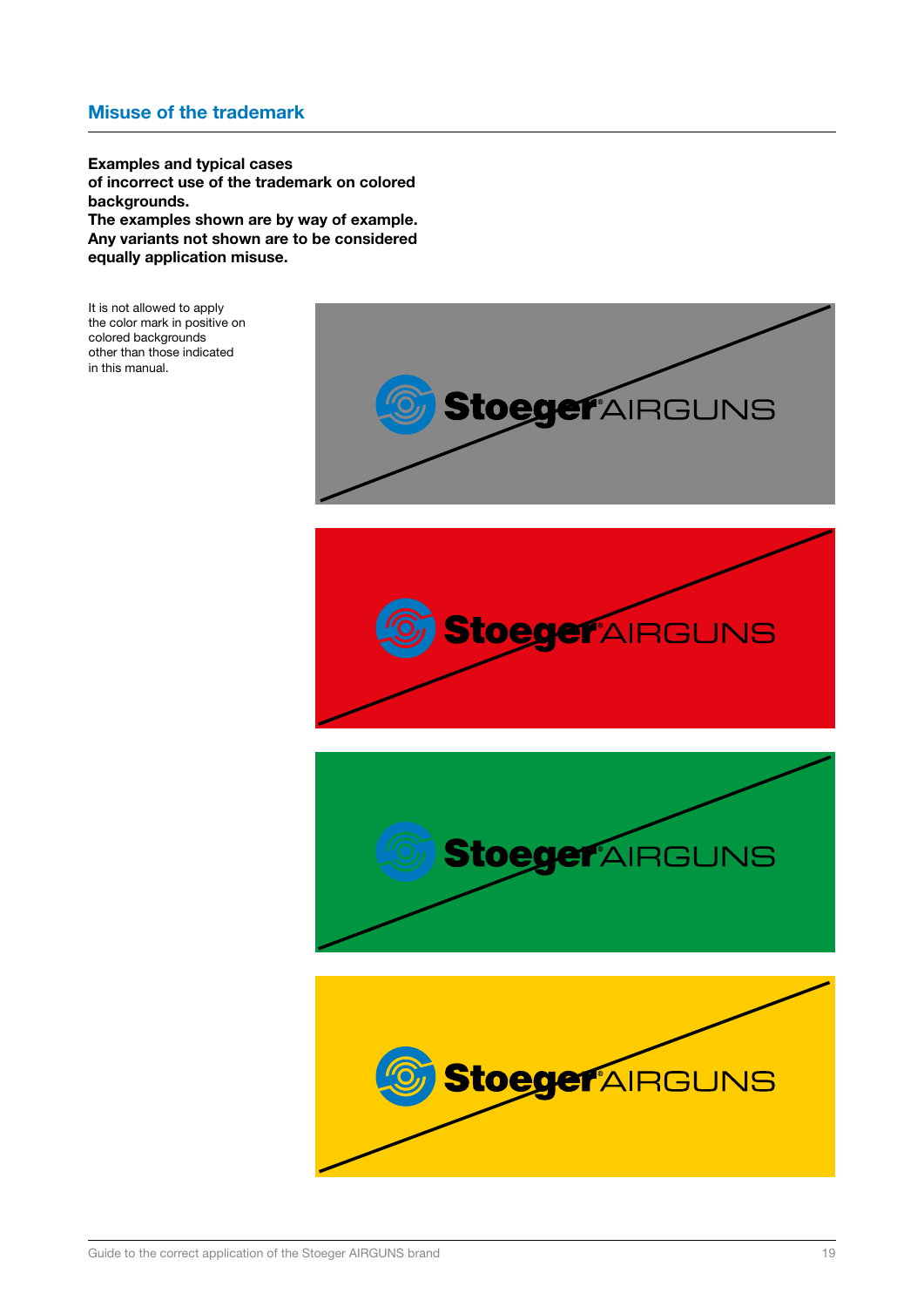# Misuse of the trademark

Examples and typical cases of misuse of the trademark. The examples shown are by way of example. Any variants not shown are to be considered equally application misuse.

**Rotations** Application is not allowed of the brand in any rotation degree.



Inclinations Application is not allowed of the brand mark with any degree of inclination.



Frames Frames are not allowed around the brand mark.

Moving components Application is not allowed of the brand by changing the position of the elements.





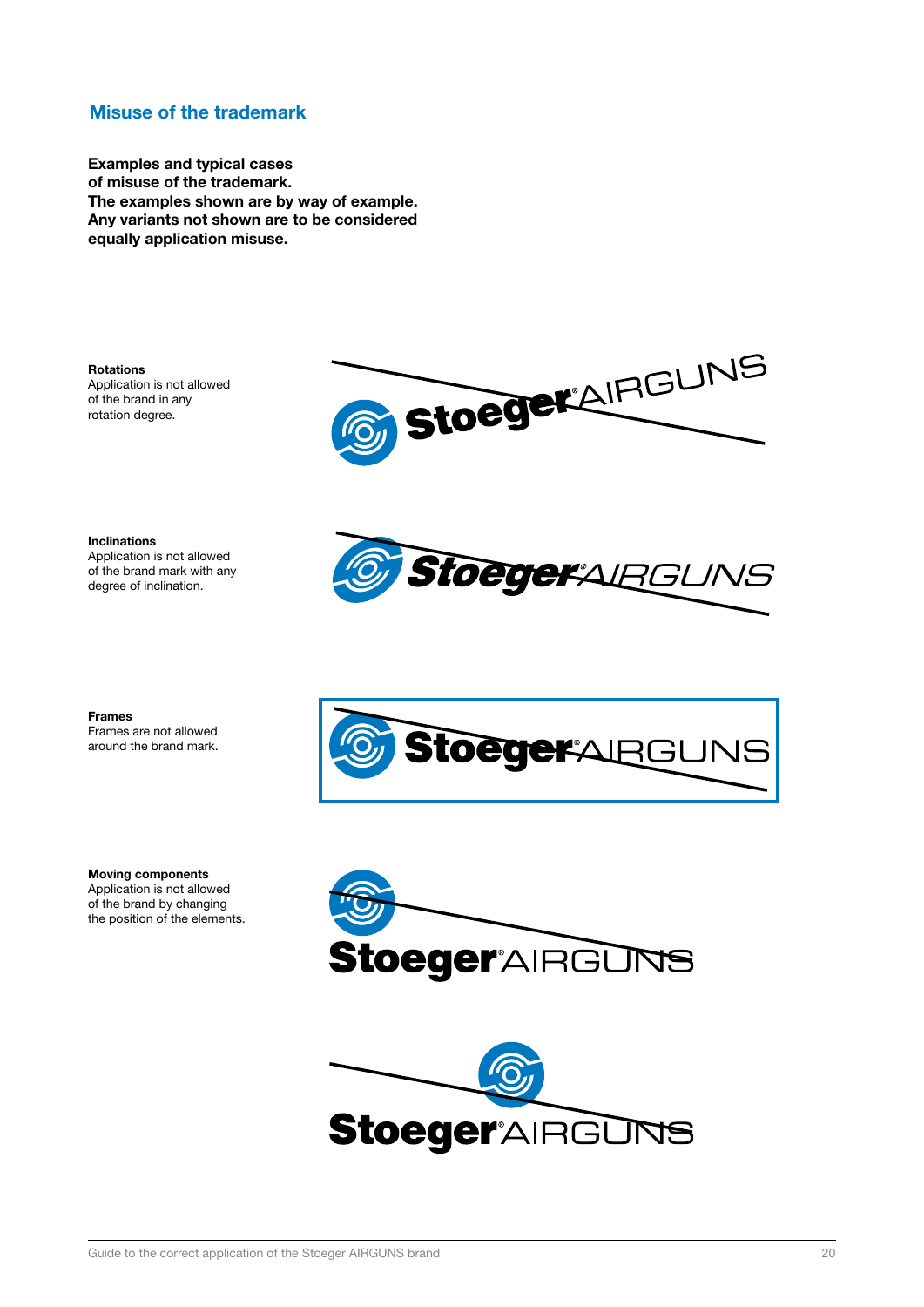# Beretta Holding

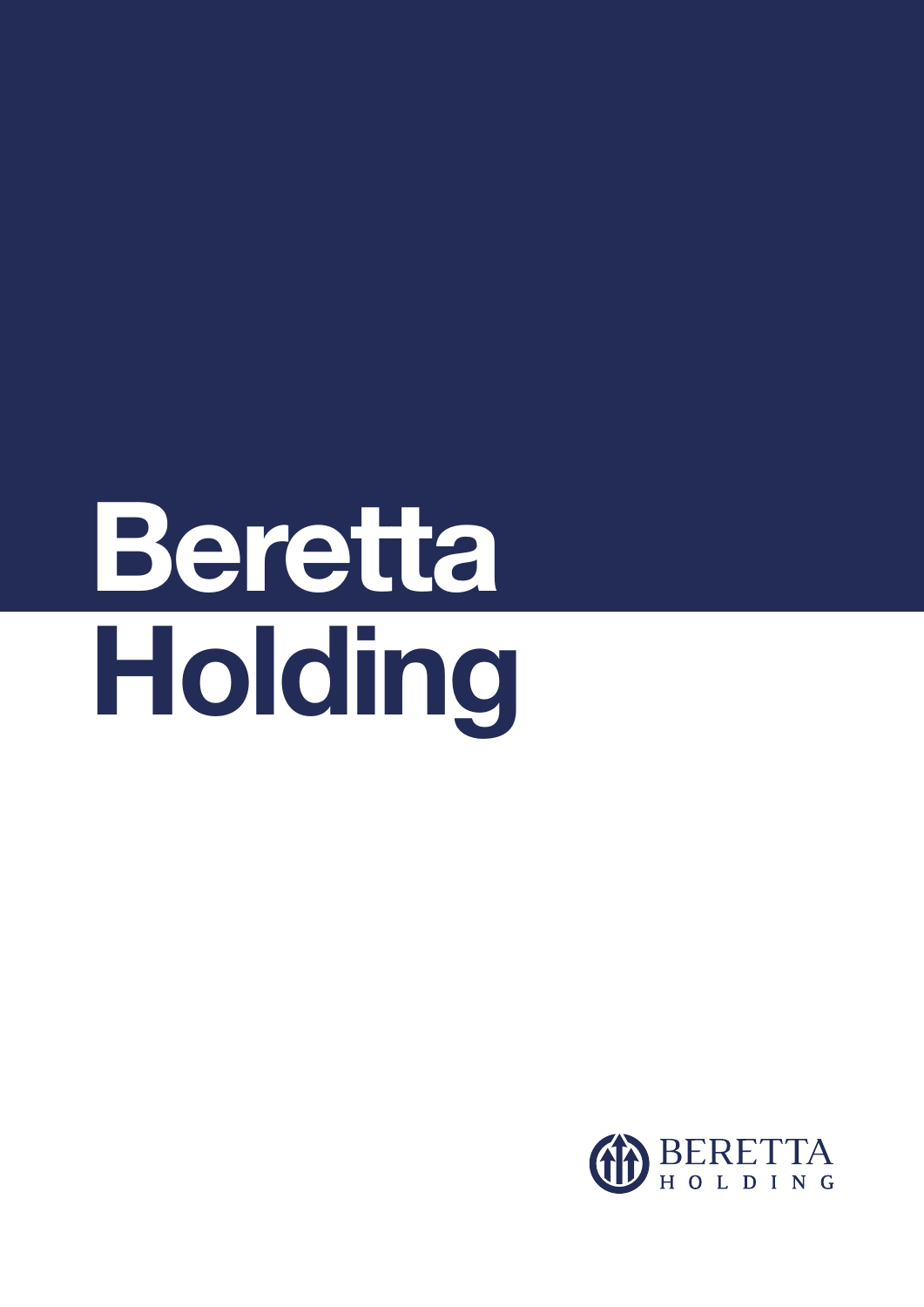# Application of the Beretta Holding brand

### Matching of the brand of the parent company Beretta Holding to the Stoeger AIRGUNS brand, aligned on the right.

Aspect ratio The proportion in the combination of the two brands is fixed and invariable.



Application



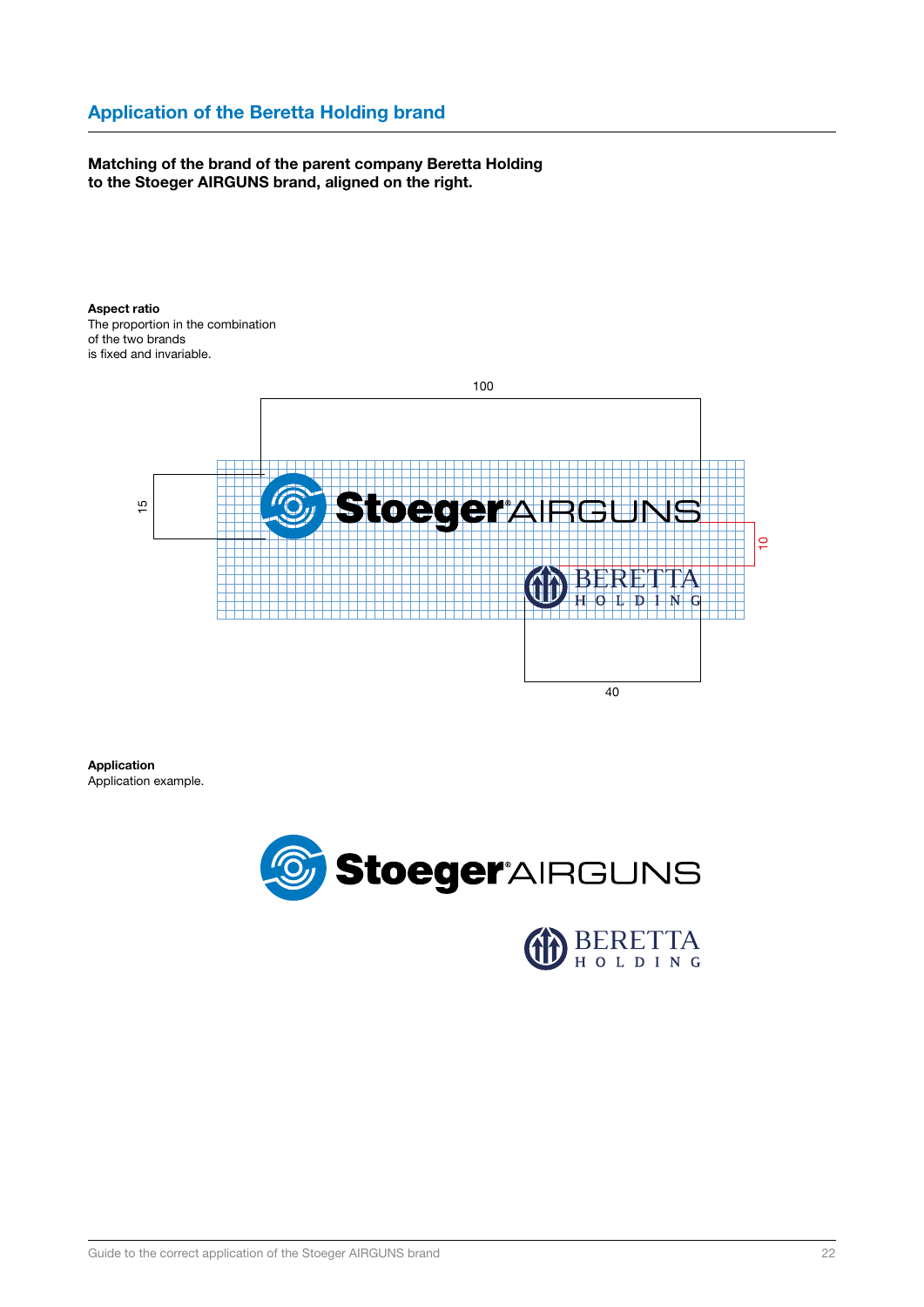# Application of the Beretta Holding brand

### Matching of the brand of the parent company Beretta Holding to the Stoeger AIRGUNS brand aligned at the base.

### Aspect ratio

The proportion in the combination of the two brands is fixed and invariable.



Application Application example.

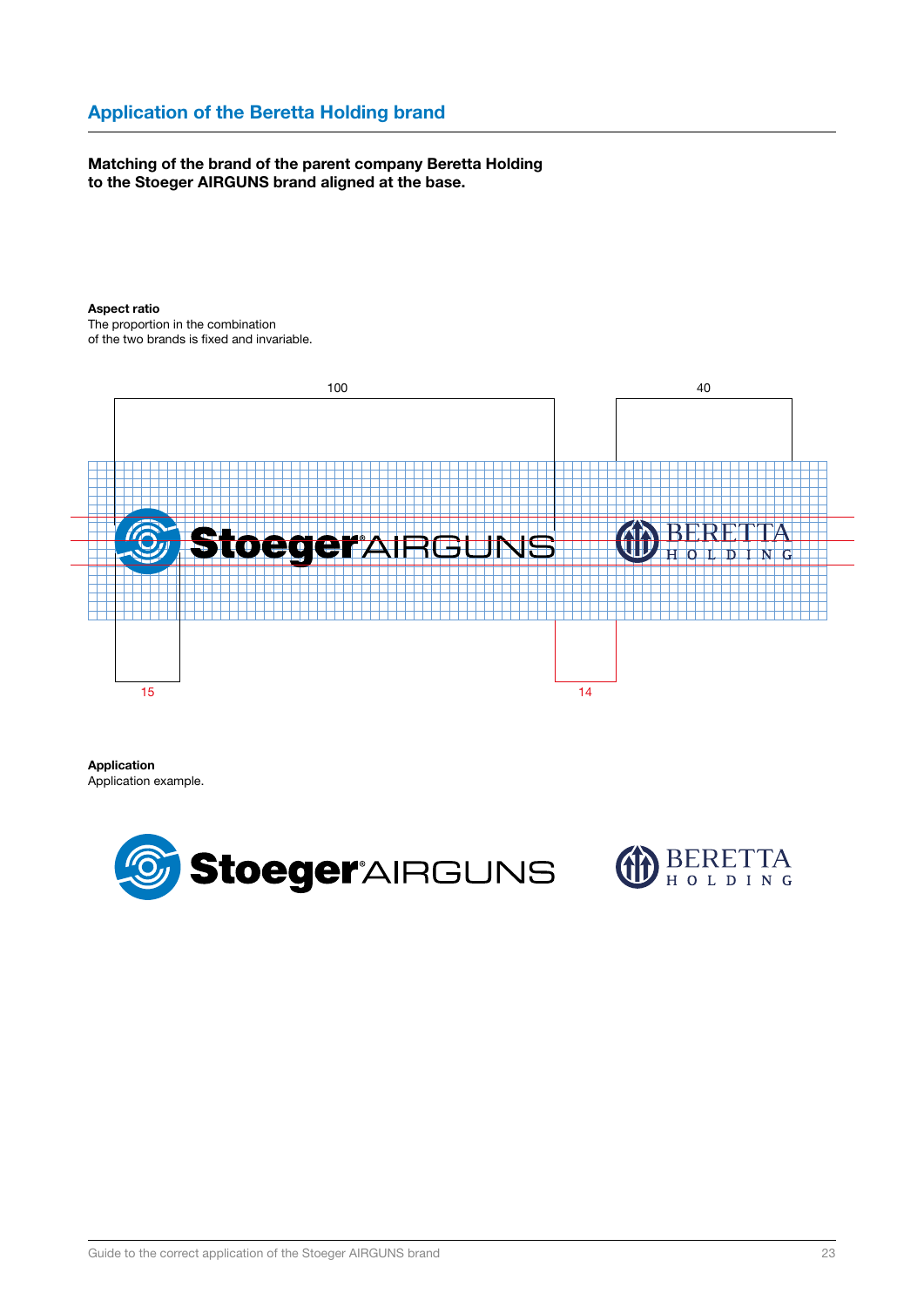Minimum margin, to be kept around the Stoeger AIRGUNS brand mark, combined with the Beretta Holding brand mark.

### Visualization

The red dashed line marks the area to be always left blank around the two brand marks In any application.



### Typical cases

Application with free margin around the two brand marks combined, as indicated.

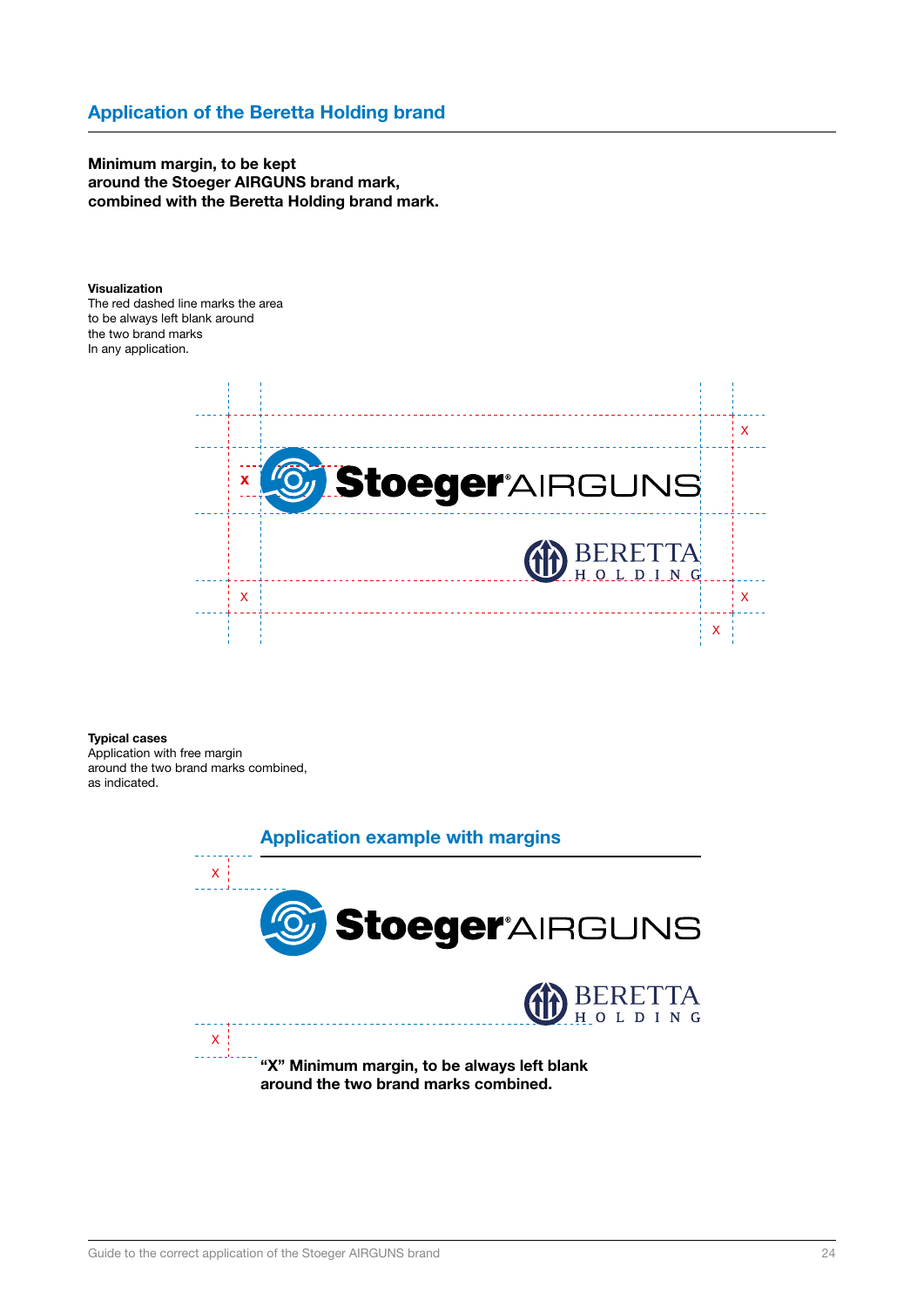Minimum margin, to be kept blank around the Stoeger AIRGUNS brand mark, combined with the Beretta Holding brand mark.

### Visualization

The red dashed line marks the area to be always kept blank around the two brand marks combined in any application.



Typical cases Application with free margin around the two brand marks combined, as indicated.

## Application example with margins



around the two brand marks combined.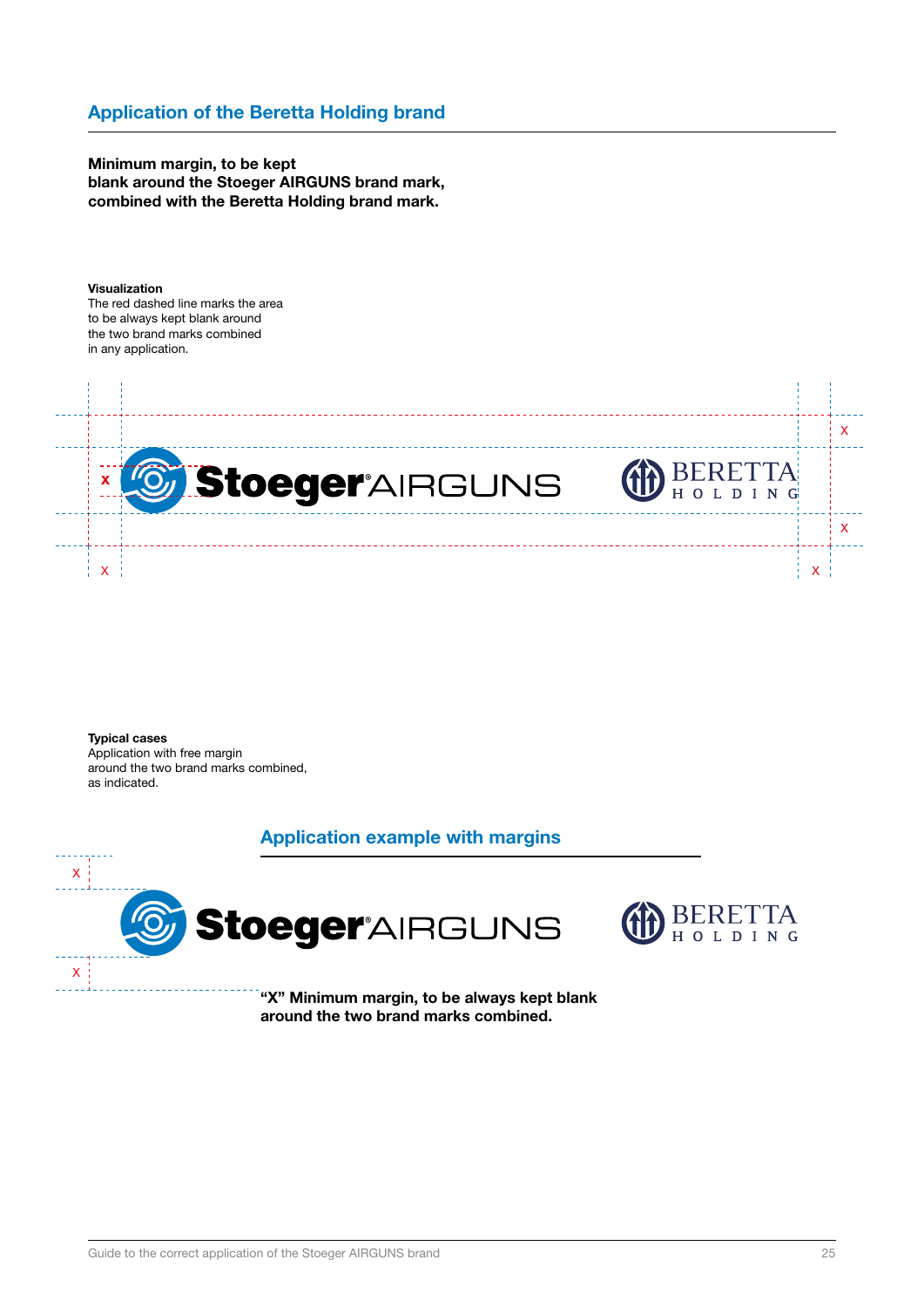Color branding application in negative and positive on a white, black or blue background.

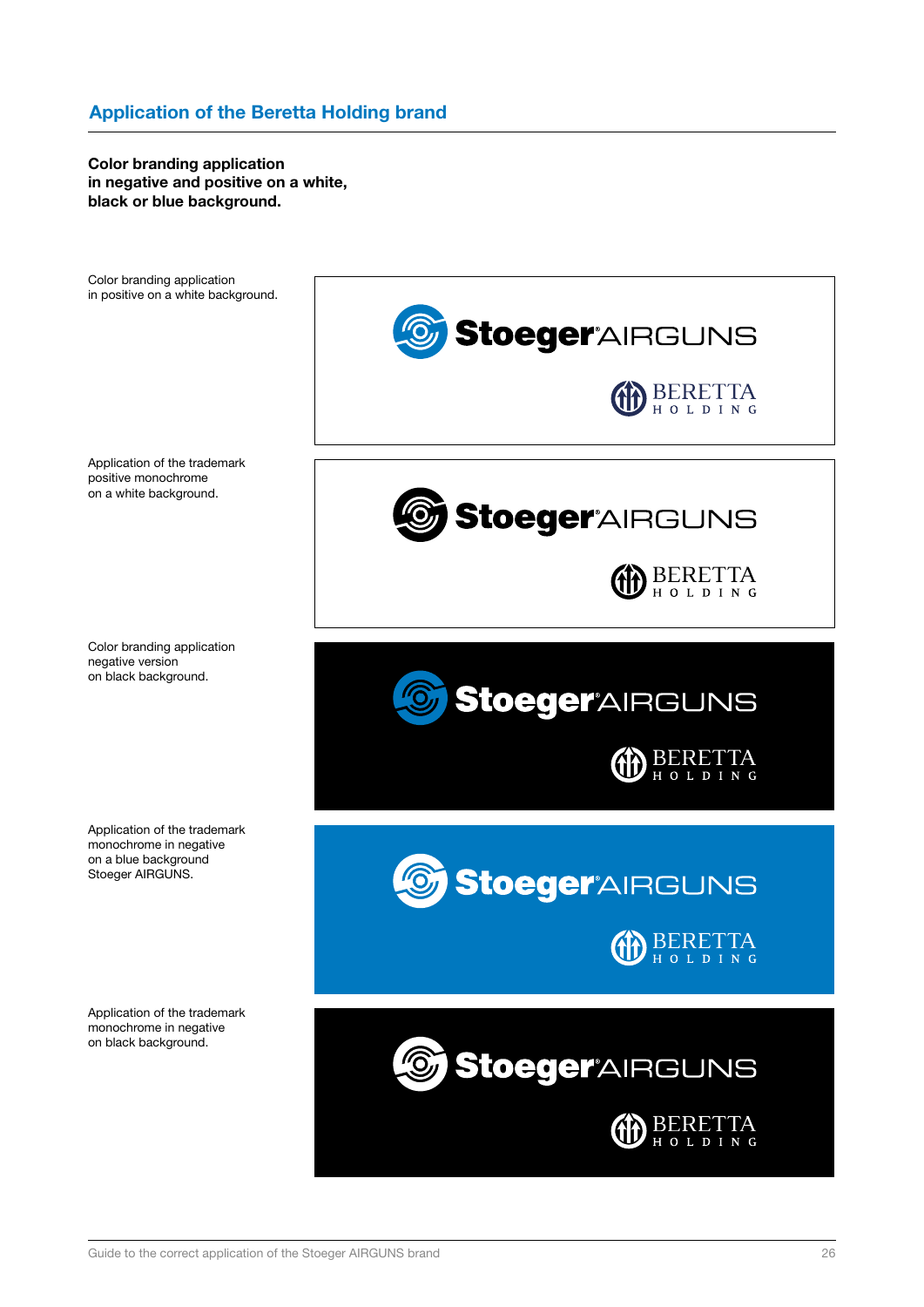Color branding application in negative and positive on a white, black or blue background.

Color branding application in positive on a white background.



Monochrome branding application in positive on a white background.



Color branding application Negative version on black background.



Monochrome branding application in negative on a blue background Stoeger AIRGUNS.



Monochrome branding application in negative version on black background.

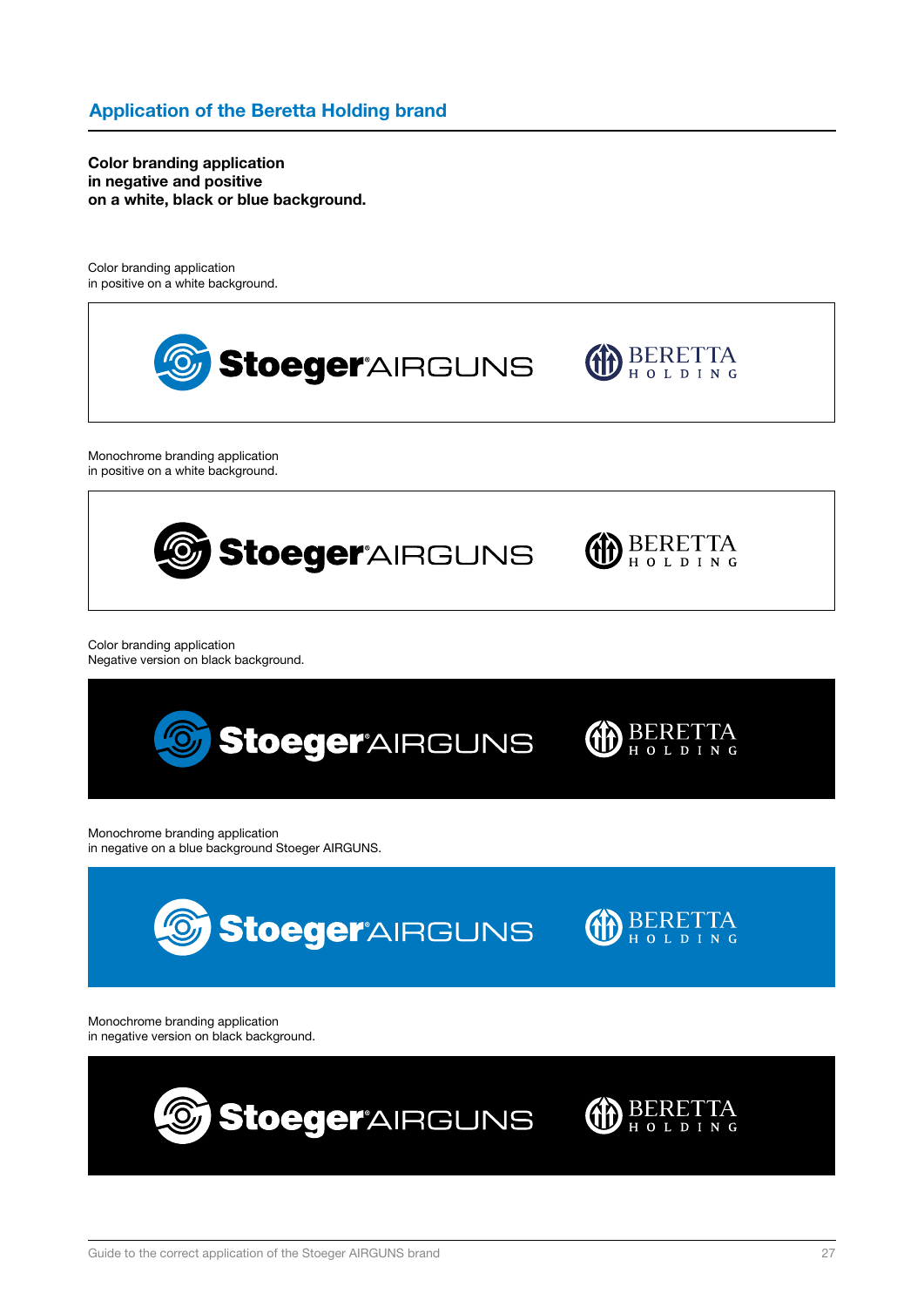# Institutional color

in the different chromatic variations.

| <b>BLUE</b><br><b>BERETTA HOLDING</b> | <b>PANTONE</b> | <b>FOUR-COLOR PRINTING</b> | <b>RGB</b>           | <b>WEB</b> | <b>RAL</b>  |
|---------------------------------------|----------------|----------------------------|----------------------|------------|-------------|
|                                       | 2758 C         | C. 100                     | R. 34                | #22c56     | Midnight    |
|                                       | 2758 U         | M. 90<br>Y. 36             | G.44<br><b>B.</b> 86 |            | <b>Blue</b> |
|                                       |                | K. 28                      |                      |            |             |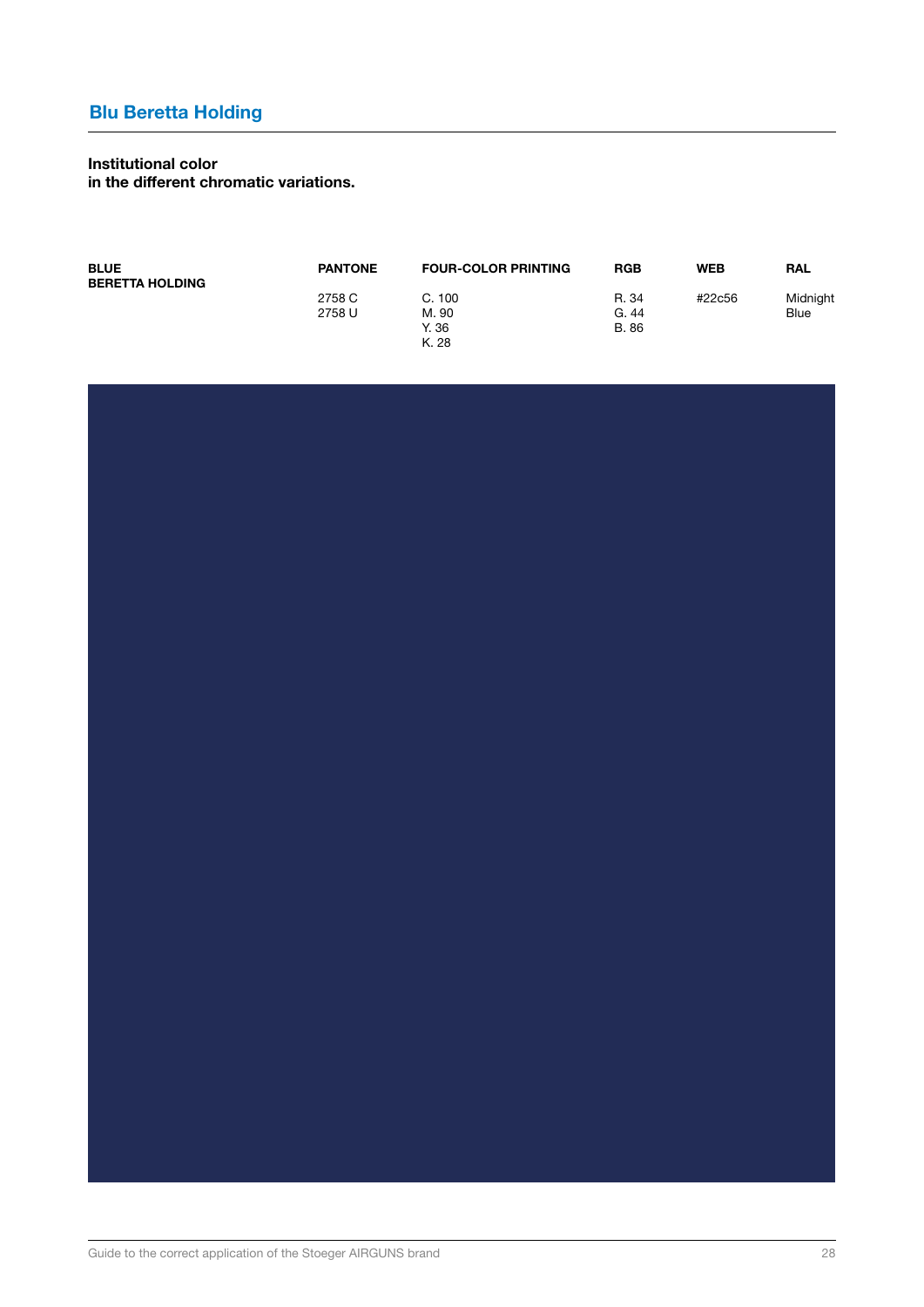# Incorrect uses of the Beretta Holding brand mark

Examples and typical cases, of incorrect combination of the Beretta Holding brand with the Stoeger AIRGUNS brand. The examples shown are by way of example. Any variants not shown are to be considered equally application misuse.

It is not allowed to combine the brand "Beretta Holding" in proportions and alignments other than those indicated in this manual.